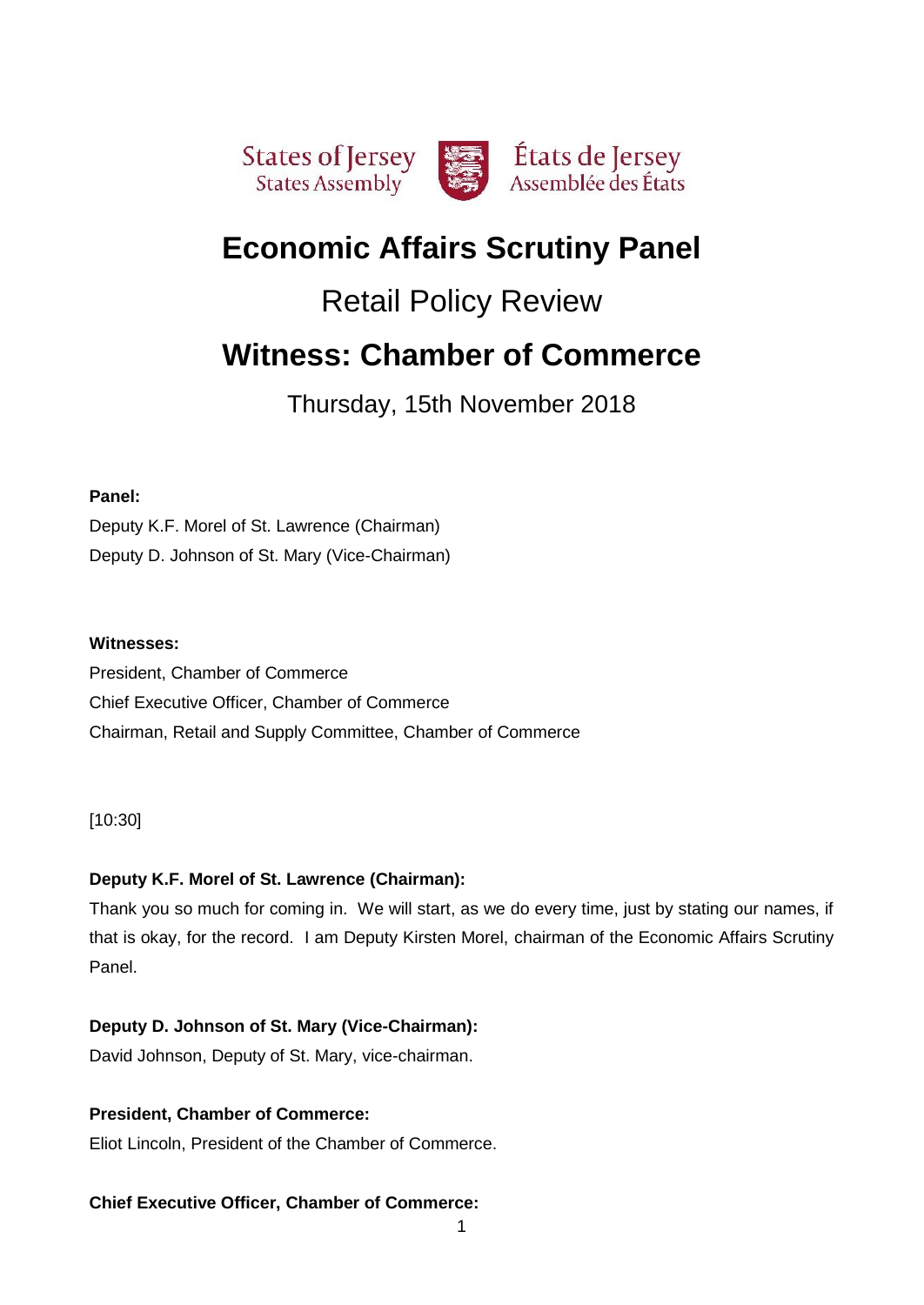Murray Norton, C.E.O. (Chief Executive Officer), Chamber of Commerce.

### **Chairman, Retail and Supply Committee, Chamber of Commerce:**

David Dodge. I am a craft baker. I also chair the Chamber of Commerce's Retail and Supply Committee.

#### **Deputy K.F. Morel:**

Thank you so much for coming in and informing our retail review, which hopefully you will be able to take away, once we have done it, to your members on the retail side of it as well and it will help them and help inform the government strategy. So, it is just exploratory. It is to find out your views as the Chamber and to let us know where you think the retail sector should go and we, in turn, will inform the Minister. We will start just with some overarching questions. How would you describe the state of the retail sector in Jersey as it stands at the moment?

### **President, Chamber of Commerce:**

I think the retail sector is facing some challenges, not just in Jersey but worldwide, changing customer demands, changing customer behaviours. I think Jersey is quite fortunate in a way that our High Street is quite busy and quite active. I think if you look around certainly the High Streets in the U.K. (United Kingdom) they have suffered a lot more in terms of the sort of shops that are there and the busyness of them, but I think retail is facing challenges right now.

## **Chief Executive Officer, Chamber of Commerce:**

I would concur with the president there. I think it is defying the odds at the moment. It is doing better than it probably should do, given the competition that it has got against it from the Canaries, which I am sure we will discuss. I think if you match that against similar sized towns in the U.K. you will find that there are rows and rows of charity shops where the High Streets have moved out because of out-of-town shopping and because of online convenience and being able to get things by post during the same day, whereas we do not have that. I think there are reasons why it is still there. My big concern is that it may not be there in 2 years' time unless we take really positive action to value and to support the High Street.

#### **Deputy K.F. Morel:**

How do you see Jersey Islanders? Are we quite a consumer-based society in that respect? Is our desire to shop, is that helping to keep it afloat?

## **Chief Executive Officer, Chamber of Commerce:**

I think that the success of business broad, if you look at all businesses, means that we have record low unemployment and we have record high employment. That means we have record tax intakes.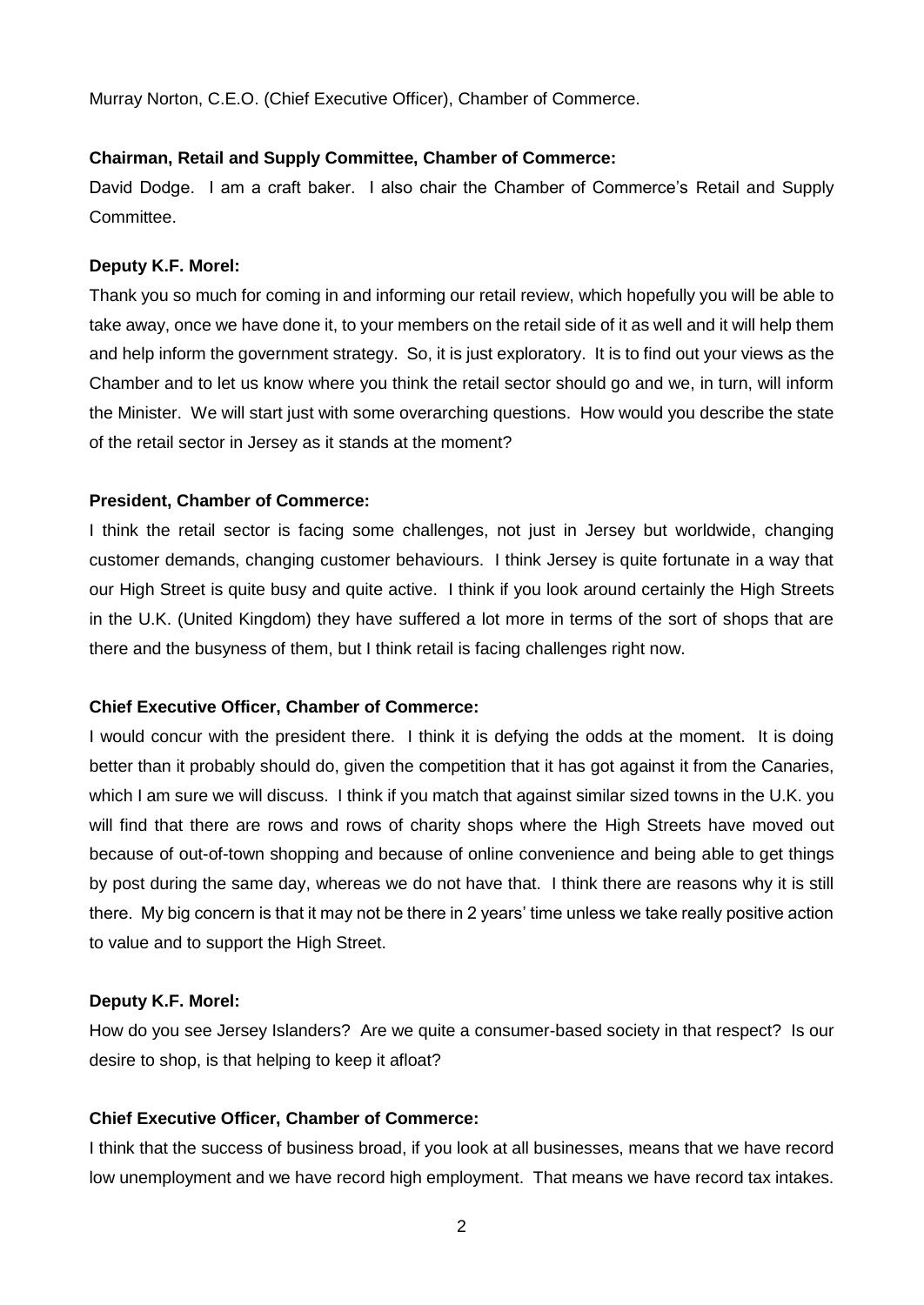That means we have better spending capability and I think that spending capability is flowing through, both to online shopping, both to those spending outside of the High Street and to the High Street as well. So we are getting that from a successful economy broad but I think that there is a sliding scale and a tapering off, which we are in danger of sloping very quickly to unless we do something about retail.

#### **Chairman, Retail and Supply Committee, Chamber of Commerce:**

I think there are some keynotes that need to be understood in that the St. Helier offer or the Jersey retail offer is very different to the U.K. Too frequently we are benchmarked against towns in England when that is only part of the story. There are many K.P.I.s (key performance indicators) that probably should be running alongside those and bringing a better understanding of what retailing means to the strategic process is very important. I think generally we are doing very well. If anything, we have probably got too much retail space now where there needs to be a repeat of an exercise some years ago where we looked at the overall floor space as one measure. I think a number of companies have invested into the small local food stores, in particular. We will see shrinkage in the High Street, inevitably, but we can manage it and we can give it the best opportunity, but generally I think St. Helier does well at the moment.

## **Deputy K.F. Morel:**

It is interesting, and we will pick up on a lot of those things as we go through as well, but you mentioned the K.P.I.s. Did you have any in mind when you were saying about comparing us to U.K. shops?

#### **Chairman, Retail and Supply Committee, Chamber of Commerce:**

I can only be subjective.

#### **Deputy K.F. Morel:**

You are allowed to be here.

#### **Chairman, Retail and Supply Committee, Chamber of Commerce:**

Okay. There is an organisation called the Association of Town and City Management, which provides vast reams of information. There are other commercial organisations such as Springboard. We have one metric they provide on King Street, for instance, the footfall counter. I am quite proud to say I think I might have been responsible for introducing that to the vocabulary of many States Members. We had another machine outside the market and another one in Conway Street, just to understand the the north-south drift. One was sponsored by the Chamber, one was sponsored by Property Holdings. Unfortunately both of those have been removed through lack of funding. So that is one measure, but there is a whole new knowledge-based science around town centre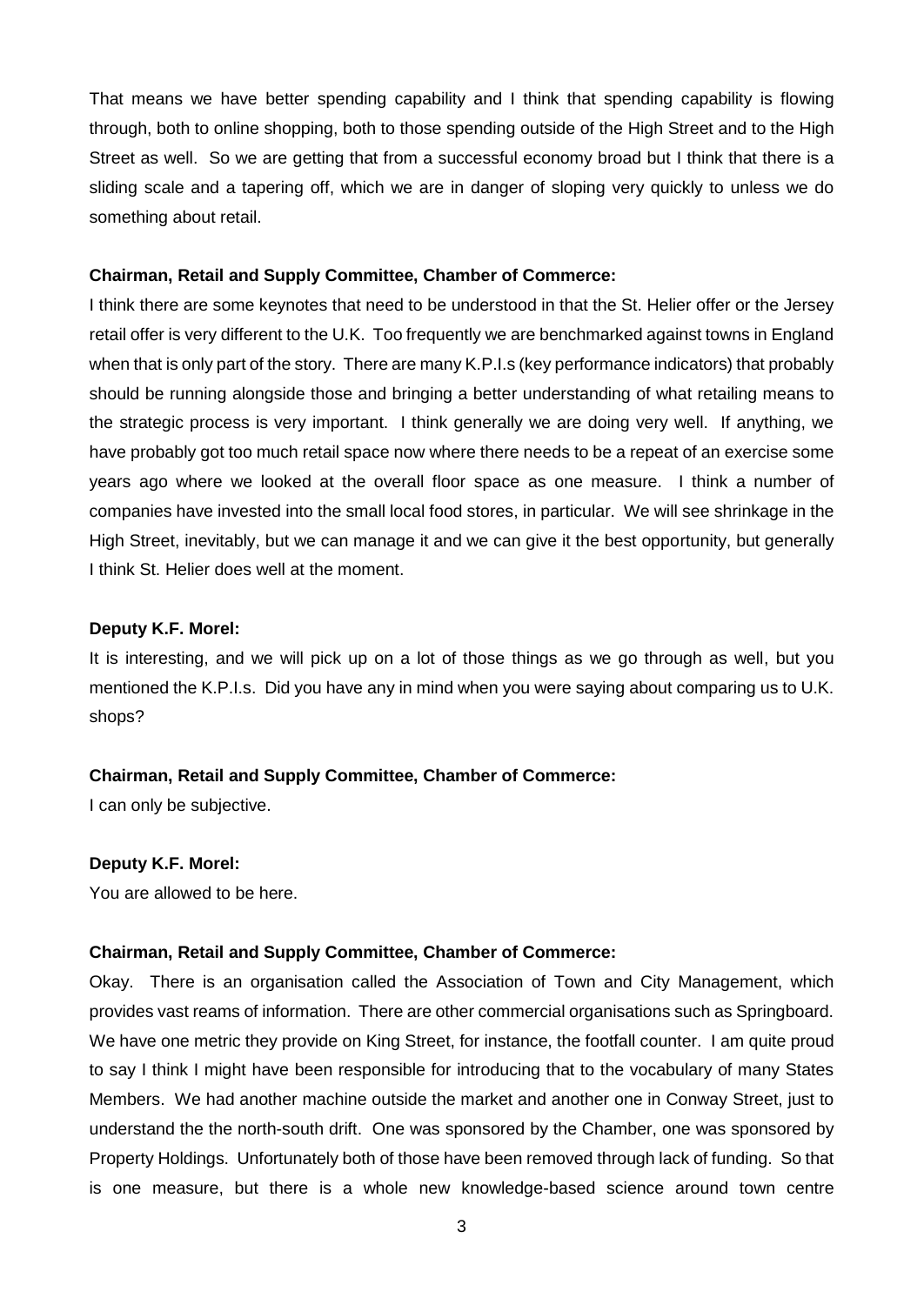management that we need to embrace to break down some of those barriers, perhaps, and bring the cohesive strategies together.

#### **President, Chamber of Commerce:**

But I think things like the percentage of income paid in terms of rentals, in terms of rates, employment levels, these are all really important K.P.I.s because I think retailers will operate and they will do what they can, whether opening times get affected because they cannot staff or the prices of products. There is a whole heap of things that are interrelated, so I think it is really important that we, as an Island, are looking at these metrics and assessing are we in a healthy place or are we not.

## **Chief Executive Officer, Chamber of Commerce:**

Just taking it on from that point, I know you want to move on to other things but I think it is really important when we are talking cohesive strategy that it is fine having a retail strategy but you have to have more than one government department signed up to that, and that involves traffic management, that involves our Treasury and what they do - or do not do in this case - in terms of the budget. All of that has to point to supporting the same thing otherwise they are fighting against each other.

## **Deputy K.F. Morel:**

Absolutely. We have found that in our review, the interaction with Infrastructure, with Environment, with Economic Development and Treasury as well, not all in public hearings but through submissions and so on. It comes from many different areas.

## **Chairman, Retail and Supply Committee, Chamber of Commerce:**

If I could just add one subjective observation. I am a craft baker. I am aware that the market share in the U.K. for that sector is about 2 per cent and 90 per cent of U.K. bread comes out of a factory. In France and Germany the share of the small baker is 50 per cent, 60 per cent. So we do have a lot of complex pressures on the food market but also the Jersey consumer is very continental in his appetite and his lifestyle. I would like to think we are partially servicing it, and we are certainly not 60 per cent of the Island's market, but the 2 marketplaces are different in many ways although dominated by an English culture.

#### **The Deputy of St. Mary**:

I am not about to go off-piste but the various topics overlap into others. You have all mentioned about Jersey is holding its own quite well compared to places in the U.K. Is Jersey's specialism or privileged situation marketed well enough in the U.K.? You talk about the Jersey market having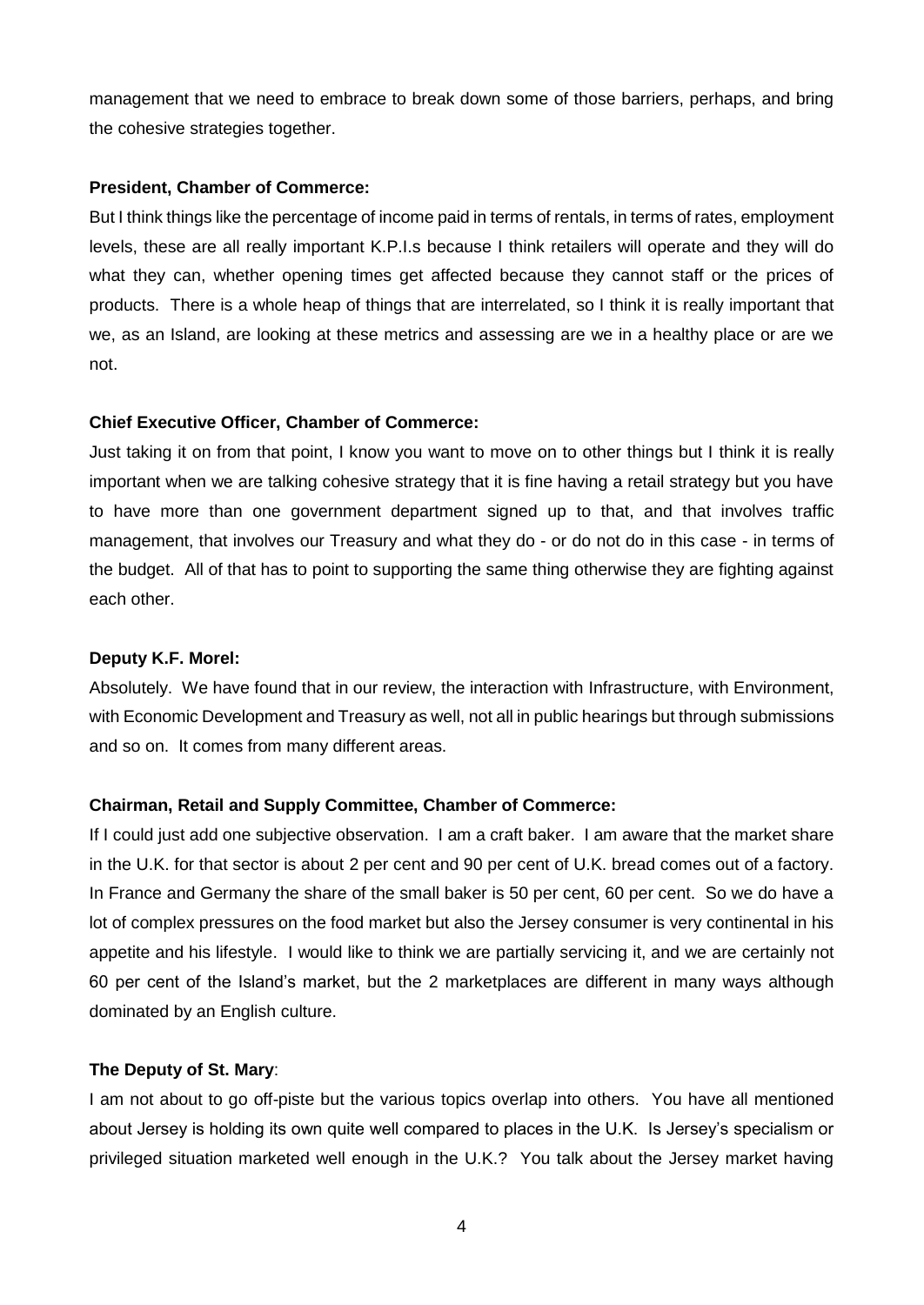certain demands but we are … certain demands of the tourist market. Do we push that hard enough?

## **Chairman, Retail and Supply Committee, Chamber of Commerce:**

Tourism has a set of statistics and market research that far exceeds anything we have for the economic understanding of the retail market and I think shopping is one of the favourite pastimes of the tourists coming to the Island. They love lots of aspects, and they are well-documented, but they appreciate the shopping offer and I would like to think the food. They do not always buy a lot of food but they really do enjoy the slight niche and quirkiness of the independents, in particular.

### **The Deputy of St. Mary:**

My point really was: is that aspect pushed hard enough in recruiting tourists, let us say, if we do recruit tourists?

### **Chairman, Retail and Supply Committee, Chamber of Commerce:**

I think Visit Jersey do a great job and they recognise that. Visit Jersey will criticise this, so I have printed off their comments to you, in certain aspects, some of which are fair, some of which are unfair, but I can just say tourists like shopping in Jersey. It is a main activity. It is one of the top 3 things they like to do in Jersey.

## **Chief Executive Officer, Chamber of Commerce:**

Taking the point of Visit Jersey. I think Visit Jersey have majored, rightly, on the things that are going to sell people to come to Jersey in the first place and they inevitably have been our environment, our beaches, what people would always aspire to enjoy from a holiday. I do not think shopping has probably been high up enough for retailers on that.

#### **The Deputy of St. Mary:**

That was really the point behind my question. That has been raised before.

#### **Chief Executive Officer, Chamber of Commerce:**

I am not one to criticise Visit Jersey because I think they do an amazing job and they have proved over the last 3 years or so of their existence what they have delivered in the way of tourists, but I think there is an opportunity to celebrate the uniqueness of our High Street a little bit better and I think Visit Jersey will probably have that very much in their minds.

## **Deputy K.F. Morel:**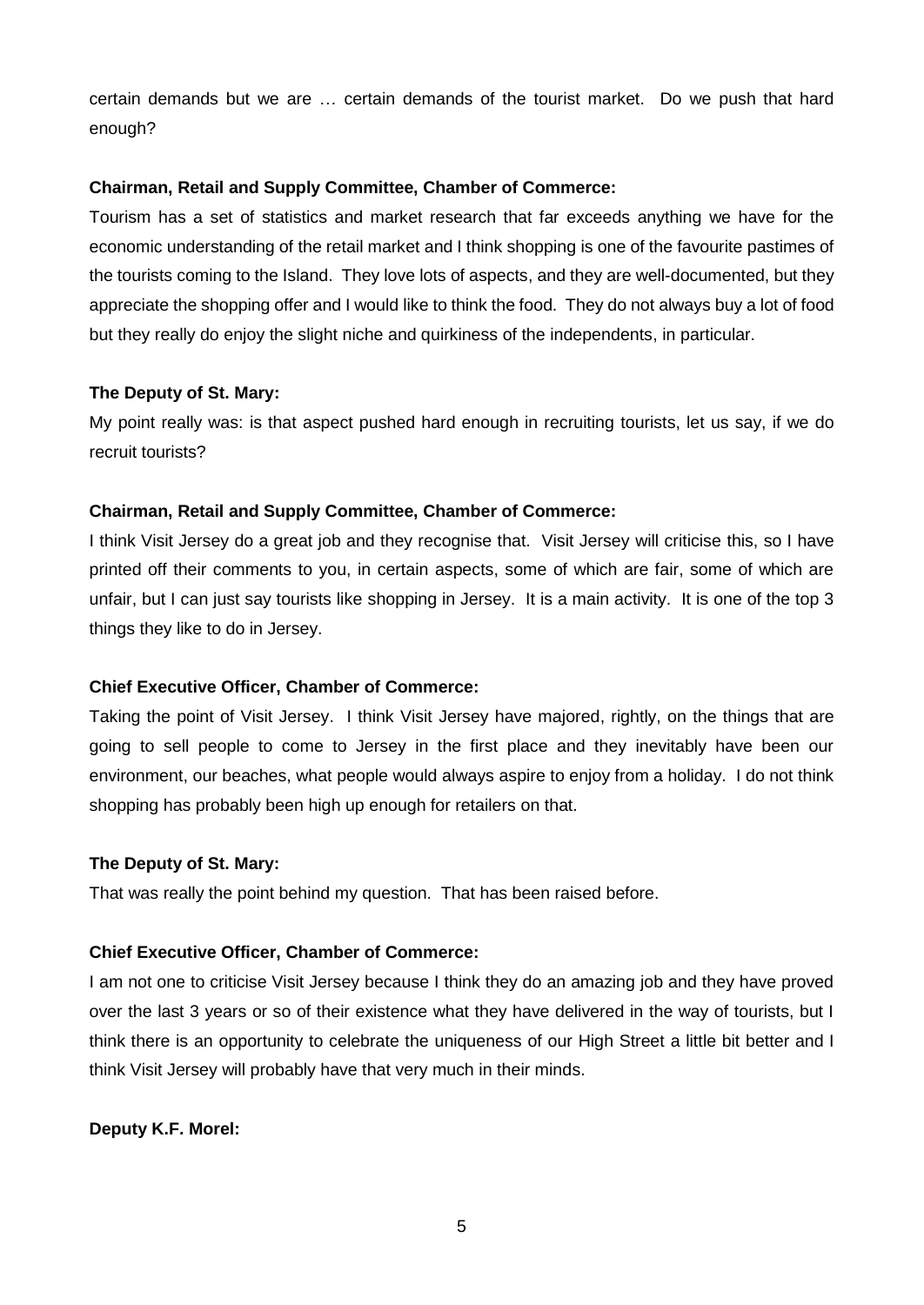We have mentioned strategy a few times. How do you view the Government's strategic direction for the industry, its support? Are you concerned that retail is not mentioned specifically in the Strategic Plan?

#### **President, Chamber of Commerce:**

The word "retail" does not come up once in that document. It is a worry, the fact that we have not had a retail strategy in 9 years. The world has changed a lot in the last 9 years. Online shopping, customer preferences, these are … it is not government's job to fix the problems here. It is everyone's job to come together to work on what kind of retail experience do we want on the Island. So the government has got a part to play but so have retailers, so have landlords, so have consumers, and we have all got to come together and work out in 10, 15 years' time what do we want this to be. Some of those things will happen just through commercial pressures but some things will not. So if we have a strategic direction, where does putting a 20 per cent tax on a sector that is really struggling fit in? If we had this cohesive strategy it would not be on the road map there. So my worry is that the Government is not doing enough to help start that process but we all have a part to play in making that process happen.

#### **Deputy K.F. Morel:**

Have you seen improvement? We were at a presentation a couple of nights ago by the Jersey Retail Association. They are only a year-old, barely a year-old. As far as cohesion within the industry is concerned, and including yourselves as the Chamber, are you seeing signs of that happening, whether or not government is involved in that?

#### **President, Chamber of Commerce:**

There are certainly some signs of that happening from the survey that was commissioned by the Government. The position of the J.R.A. (Jersey Retail Association) is quite an odd one because it is an independent retail body but it is funded if not 100 per cent certainly 50 per cent by the Government. That is something that we need to be looking at. Chamber, as an independent organisation, has a lot of retail members. We are seeing some movement in the right direction but it is not quick enough and the results that are coming out … we need concrete actions and then once we have those Chamber will work together and I am sure we can rally our members to come together to work in that process.

#### **Chief Executive Officer, Chamber of Commerce:**

I think the pace that the J.R.A. has worked at over the past 12 months is absolutely fantastic and very helpful to obviously the retailers, because they are the retailers, but helpful to government in moving things along and taking some of that inertia out of the government's response. In terms of the last 12 months of government work, I would really like to know what they have done on a retail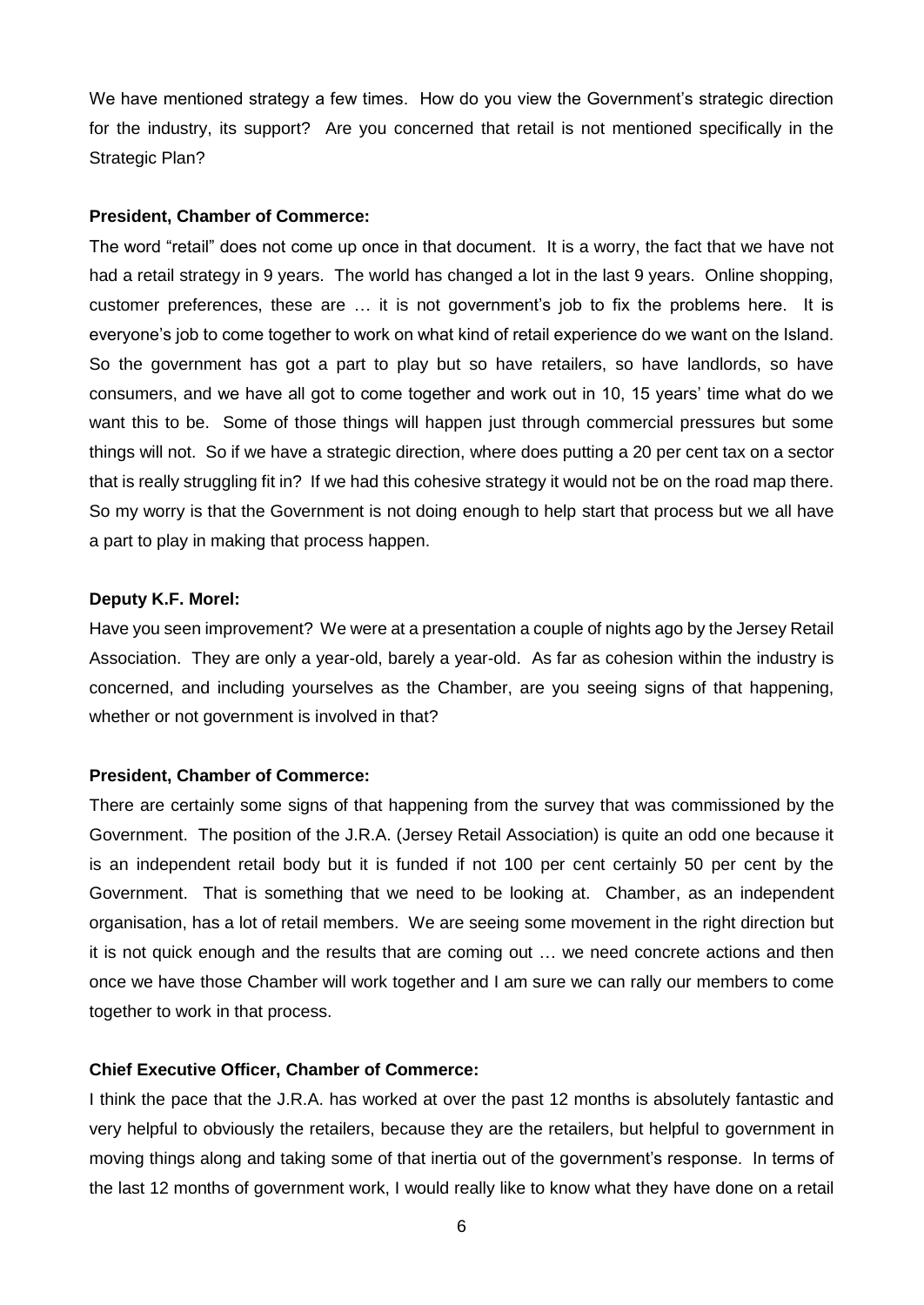strategy in the last 12 months, because we seem to be in the same position as when I left the note in the drawer before I left. So I do not see much has happened there. I know we have been assured at the Chamber of Commerce that we will see a draft of a retail strategy this side of Christmas and that the fully formed strategy will be something that we will see the other side of Christmas. I would be very keen to see that move on because that retail strategy is 9 years overdue in a least 5 of those and so it needs to move forward.

## **The Deputy of St. Mary:**

You perhaps know that the Minister is due to appear before a public hearing on Monday, so I am sure our chairman will be asking questions.

### **Deputy K.F. Morel:**

I hope you will too. Oh, no, you are not here.

### **The Deputy of St. Mary:**

I am not here, I am afraid.

### **Chairman, Retail and Supply Committee, Chamber of Commerce:**

A good example of how the economy and particularly the retail economy has not fitted into strategic planning for the States is the Island Plan.

[10:45]

I am hoping that is going to change next time around and the economy is going to appear a lot higher as an important factor in the way we go forward. Community, environment and economy have to run alongside each other. An excellent exemplar of that would be the North of Town Masterplan, which deliberately avoided the economy completely out of its terms of reference, and that has come to fruition now with street development. We were desperate for those housing units but to extinguish the roads is an important intervention and there has been no strategic thinking. There was a complex traffic report that was ineligible and I imagine it is still online but it is about traffic movements and how much extra journey times would be made. It did not reflect on the under-resourced shopper parking facility in north of town. The Department for Infrastructure will say we have given back a lot of shopper parking spaces there, but are they enough? So I use that as an example of a specific case of how the retail economy has not fitted into strategic planning.

## **Chief Executive Officer, Chamber of Commerce:**

I think the value of retail is something that we have been asking for a long time for some real hard evidence of what is the value of retail to Jersey, and I think it comes right to the very core of what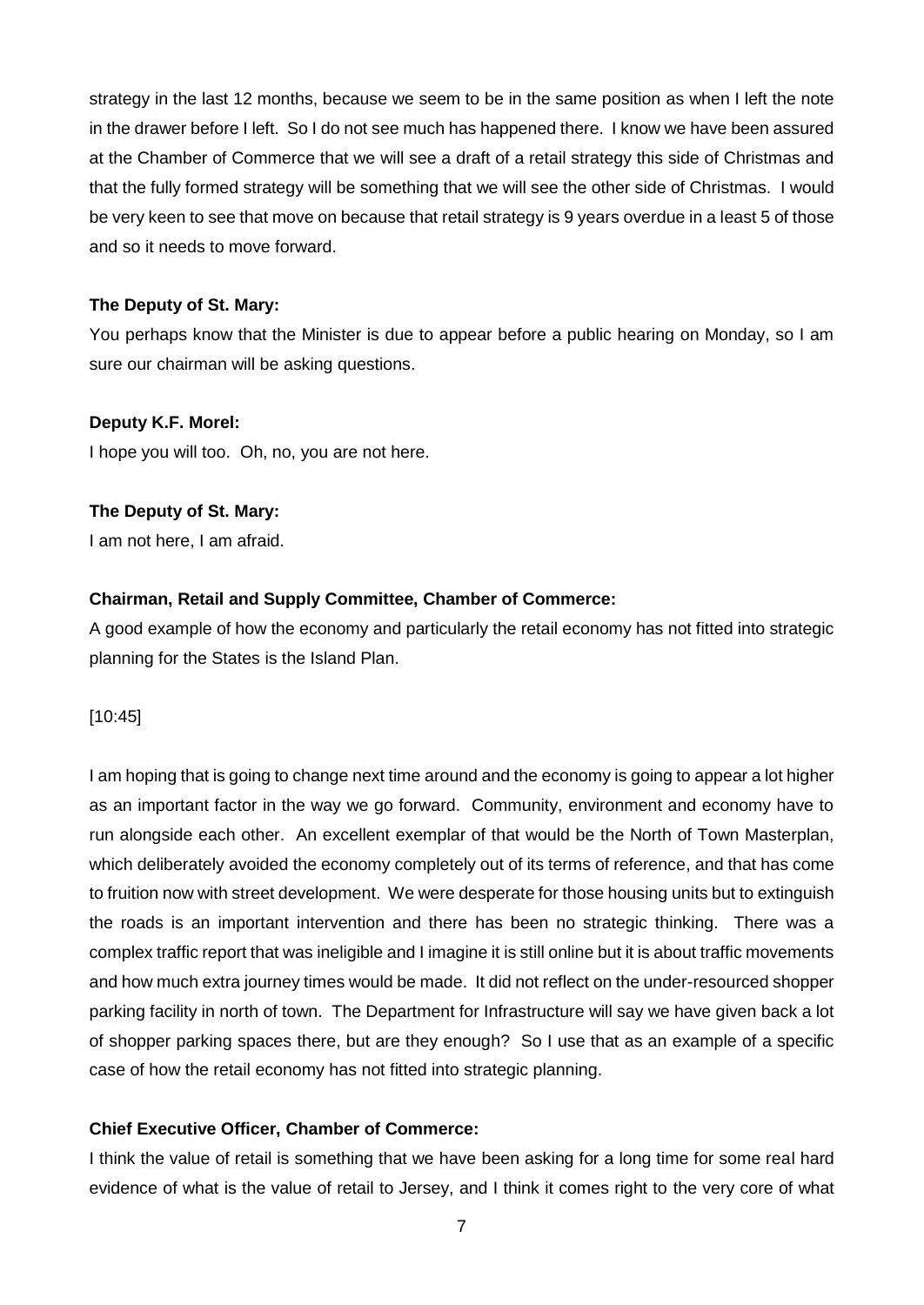we are talking about today. You have a sector that employs 8,000 people, that is paying £187 million in salary, and the average wage per person of that 8,000 people is £23,500, so they are not on minimum wage, very, very few. In fact, it is down into the hundreds, I think, that are on minimum wage of those 8,000 people. They are a really good employer. They are very valuable to our economy and yet we do not see retail written anywhere and I just think that as a sector it is one that certainly needs to have some focus.

#### **Deputy K.F. Morel:**

One thing when you talk about the 8,000 staff, I was thinking about this the other day, but then you have got the people who support the retail economy beyond that, and I assume they are not counted in that 8,000; the logistics or construction or whatever, retail pools and all these things.

### **Chief Executive Officer, Chamber of Commerce:**

No, they are not.

### **President, Chamber of Commerce:**

And the support that having a busy retail environment has on hospitality. That cannot be understated.

#### **Chairman, Retail and Supply Committee, Chamber of Commerce:**

They are critical services, particularly food supply.

## **Deputy K.F. Morel:**

Yes. Just before we move on, I want to ask you, you talked about the J.R.A. and the need for a cohesive voice within the industry itself. From your perspective of the Chamber of Commerce, the retail committee of the Chamber of Commerce, do you find that your members do speak with one voice or is it lots of different voices?

## **Chairman, Retail and Supply Committee, Chamber of Commerce:**

I think we are very good at giving a broad-brush opinion. There might be one or 2 things people might have a slightly different view on, and that happens. The J.R.A., particularly the chief officer, are doing a terrific job, are doing a wonderful job.

#### **Deputy K.F. Morel:**

I guess one of the things is do your members have a sense of, when you are talking about the vision of 10, 15 years out, where they think the retail sector in Jersey could be?

## **President, Chamber of Commerce:**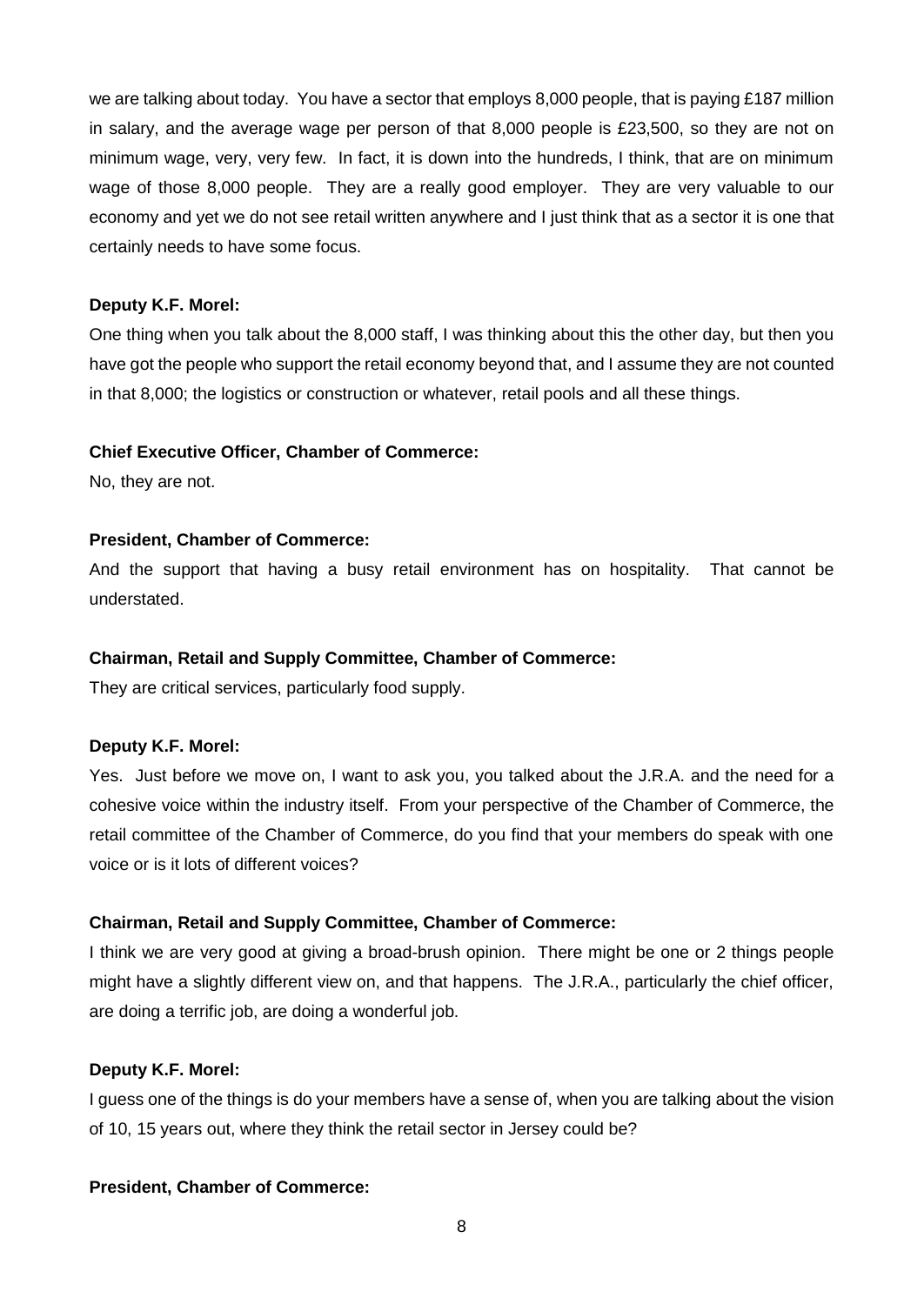I think individually if you talk to any of our members, be they large or small retailers, they will all have an idea about what is good or what is not. I think you have hit the nail on the head. One of the key challenges as retailers is that cohesion and acting together, it does not tend to happen. Our members will work together and the J.R.A. will too, but more than any other sector I think retailers are used to competing with their next-door neighbours. So working together can be a challenge sometimes but we do what we can to assess individually but come back with what we feel is the best place.

#### **Chief Executive Officer, Chamber of Commerce:**

But I think that is where if the destination and the broad product is good and if that is raised and highlighted and supported then everyone will benefit, and it is getting that "benefit to all" message out to those competing retailers.

#### **The Deputy of St. Mary:**

Thanks for the general overview. I am sure we will come back to that. On various matters of detail, can I start with the *de minimis* charge: (a) do you have a view on it and (b) were you consulted at all?

#### **Chief Executive Officer, Chamber of Commerce:**

In terms of a view, yes, we do. In terms of consultation, I think it has been noted for quite some time that really we have not had a massive amount of consultation. The consultation that we did have with the Treasury was very productive. I think the Treasury - in fact I know the Treasury - agreed with our conclusion in that there was definitely a case for a reduction in the *de minimis*, albeit unpopular with those shoppers shopping online, of which there are many. But they saw, as we have found out, that the facility to collect a lower *de minimis* by the Post Office, the Post Office are fully kitted up and fully prepared and have spoken to both us and the Treasury and said that. The Treasury have been there and seen that and they know that if they were to reduce the *de minimis* to £100 they can collect from £100 upwards comfortably and make money. They do not know how much. They are quoting £900,000. I think it is a lot more than that and I think to turn down £900,000 of money that would be collected on behalf of the Island for the taxpayers of the Island is difficult to turn down. Now, I know that was supported by the Treasury and I understand it was supported by the Chief Minister. It was not supported by the entire Council of Ministers.

#### **Deputy K.F. Morel:**

We understand it was 50:50 and so the status quo prevails.

#### **Chief Executive Officer, Chamber of Commerce:**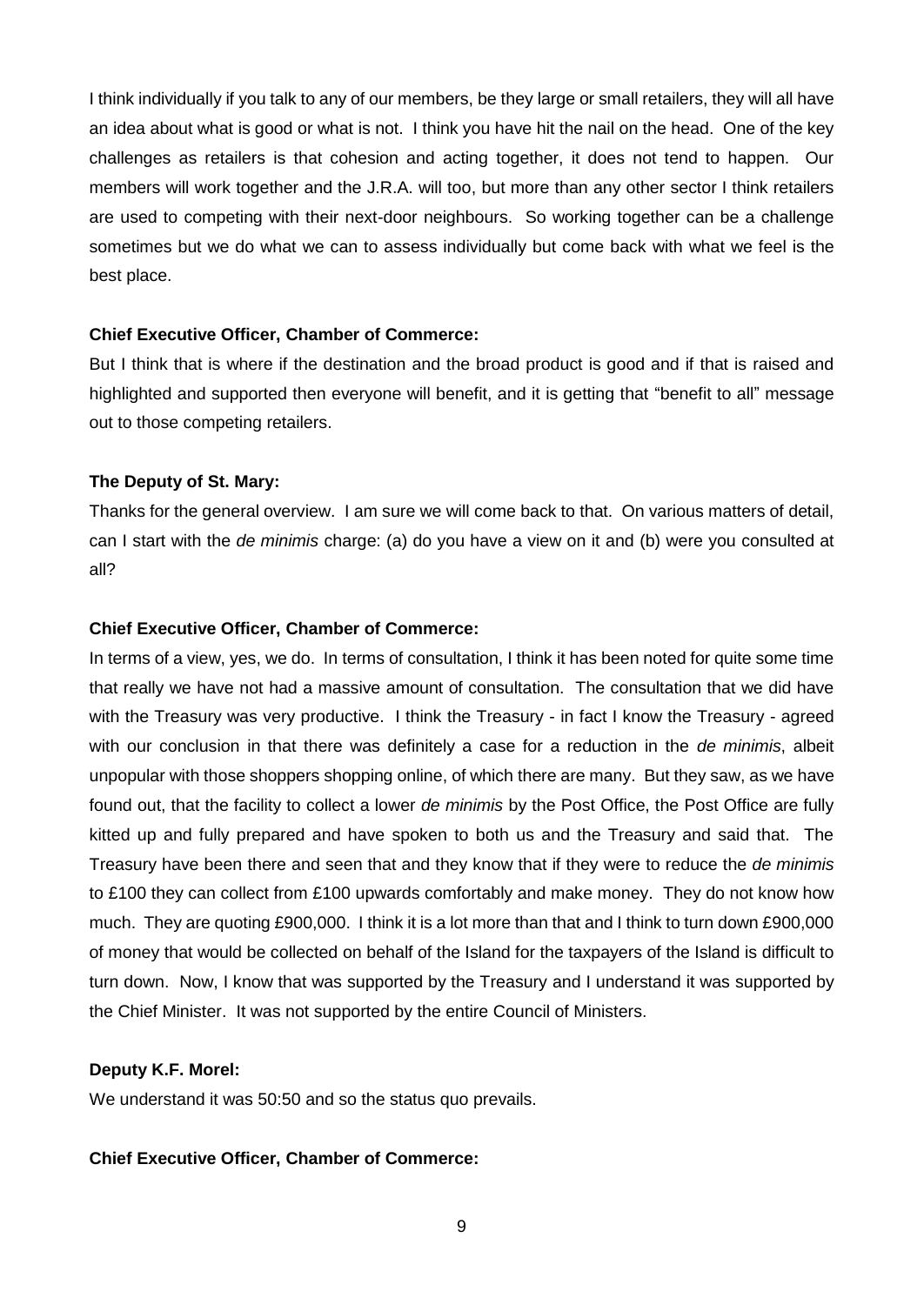But I think the reasons for not doing it are really unclear other than it might be a little bit unpalatable and unpopular to tell to the public that there is going to be a 5 per cent tax on anything over £100 that you buy online. The fact remains though that it is completely unfair.

## **The Deputy of St. Mary:**

Aside from what you perceive as the lost revenue, there is a point that local shopkeepers are obviously disadvantaged and it is unfair on them, is what you would say presumably?

## **Chief Executive Officer, Chamber of Commerce:**

It is not going to change people's shopping habits per se and it is not going to save the High Street on its own, but to bring the prices closer has to be seen obviously as a good support for the local retailers who are paying high rentals, who are already paying G.S.T. (Goods and Services Tax) whereas you can buy exactly the same thing online and not pay the G.S.T. That seems unfair.

### **President, Chamber of Commerce:**

In the previous Assembly and the Chief Minister - and this sentiment is echoed in the current one there were 4 words: low, broad, simple fair. The fact that our local retailers are collecting G.S.T. on behalf of the Government but those who are choosing to provide their services from off the Island are not just is not fair. As the Chief Executive says, a change in the G.S.T. *de minimis* will not change behaviour a small bit, but our local retailers are having to collect this G.S.T. and put it on the prices locally. That is not fair and something that we should be looking at.

## **Deputy K.F. Morel:**

Do you know how much shopping is done online? We know in the U.K. it is about 20 per cent, I understand, of the whole retail sector is online.

#### **President, Chamber of Commerce:**

I would suggest anyone go down to Rue des Prés and just have a look. The floor there used to be all letter sorting. Now over half of that is this big conveyer belt and it is just boxes and boxes and boxes, all day. There are millions and millions, tens if not hundreds of millions of pounds of goods being brought in from off the Island. Shoppers need choice; they need variety; they are looking at price. We are not anti-online shopping. It is part of a good retail environment, but the fact is that those retailers are not suffering the same G.S.T. collection that the local ones are. For us it is about levelling the playing field. Whether we are charging *de minimis* on imports or any local retailer who chooses to sell their goods online, let us rule the G.S.T. for them. For us it is about levelling the playing field. Okay, 5 per cent, but it makes a difference for consumers and for the retailers that 5 per cent represents probably a significant part of their margin.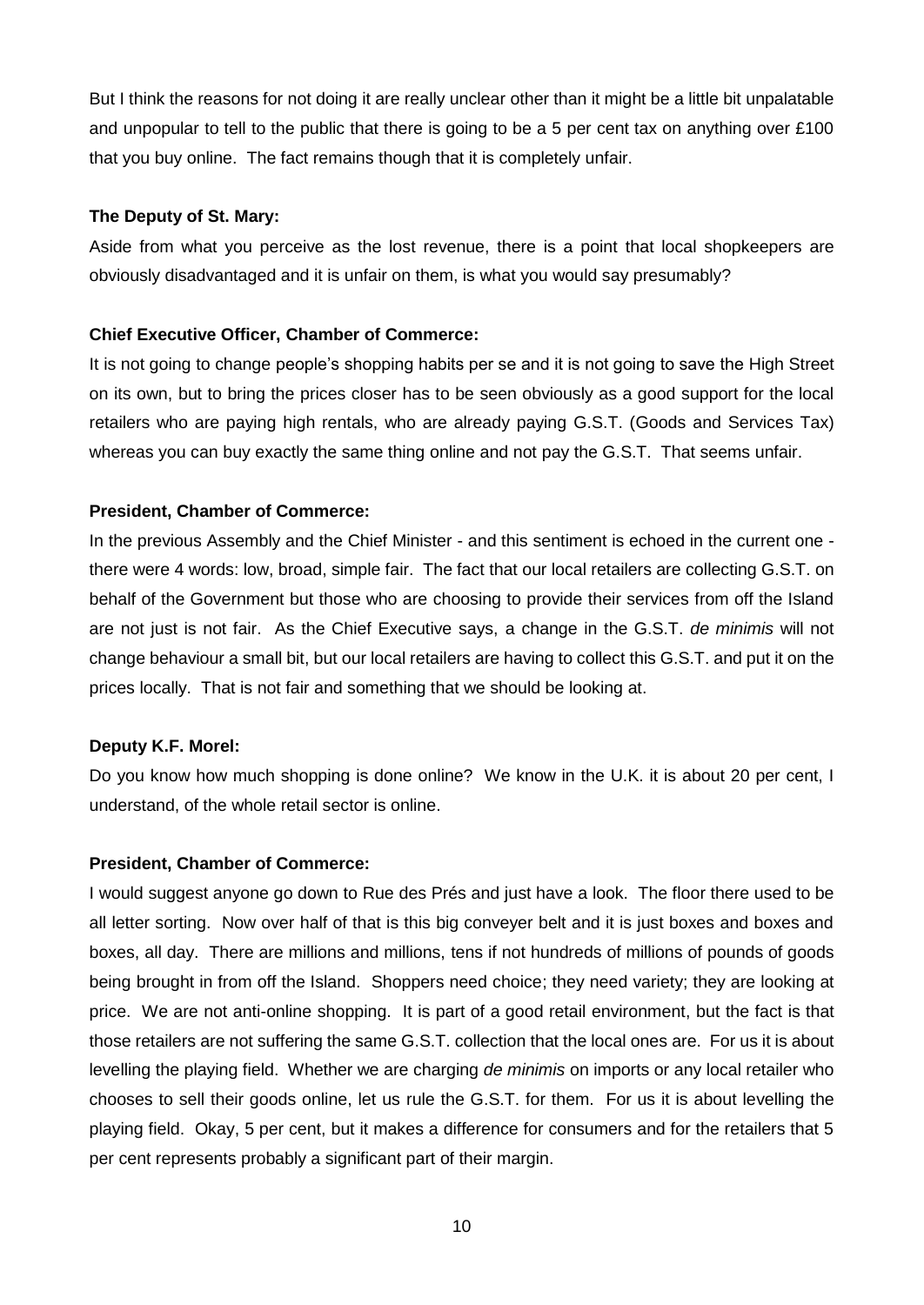#### **Deputy K.F. Morel:**

I am just also interested in the idea that we talk about the lack of statistics, the lack of K.P.I.s, £240. There is a whole chunk of statistics that we are missing out because we basically do not know what is coming in there at all. Bring it down to £100 and you reduce that knowledge gap again just as another added benefit.

### **President, Chamber of Commerce:**

There are millions, somewhere between £10 million and £20 million of G.S.T. is our guess, but as you say, we have not got the full manifesting. Manifesting is there for some goods and for some goods it is not. It is not beyond the wit of any person to work out what that is and what we should do with it. Coming back to David's point, it is about metrics and it is about making decisions on good measurements.

## **The Deputy of St. Mary:**

Just going to Murray's point to clarify, you have had a dialogue with the Post Office who reckon they can cope with the …

### **Chief Executive Officer, Chamber of Commerce:**

The feedback that we have had - I know that you as the President has had that feedback - is, yes, to the best of our knowledge and to the best of the knowledge of the Post Office, they are ready, willing and able to cope with that and can cope with that extra workload. In fact, I think they are already talking about a couple of extra people that would need to be employed to operate that. So I think that from that perspective we have … let me answer it this way: 2½ years, 3 years ago, as the Assistant Minister for Economic Development I sat at the Chamber of Commerce around a large table and the retailers of the Retail and Supply Committee, which is here today, said to me: "Minister, why are you not reducing the *de minimis*?" The reason we were not reducing that *de minimis*, and the reason that I gave that I was advised by my officers to give, was that we could not reduce it because the technology was not there to be able to reduce it and make it cost effective; 2½ years, 3 years later, that technology is there. That technology is there and we can make money for the Treasury. We can make money for this Island that we do not have to take off local people and now the reason we cannot do that is because it might be unpopular. Well, that goes against what I was saying 2½ years ago.

#### **Deputy K.F. Morel:**

The unpopularity plays into the affordability, does it not, in the sense of people are saying: "Jersey is too expensive so I shop online to cut my household bills"? But I guess there is also a sense of £240 is quite a hefty chunk of affordability. They are not your essentials. Most of your essentials come in lower than £240.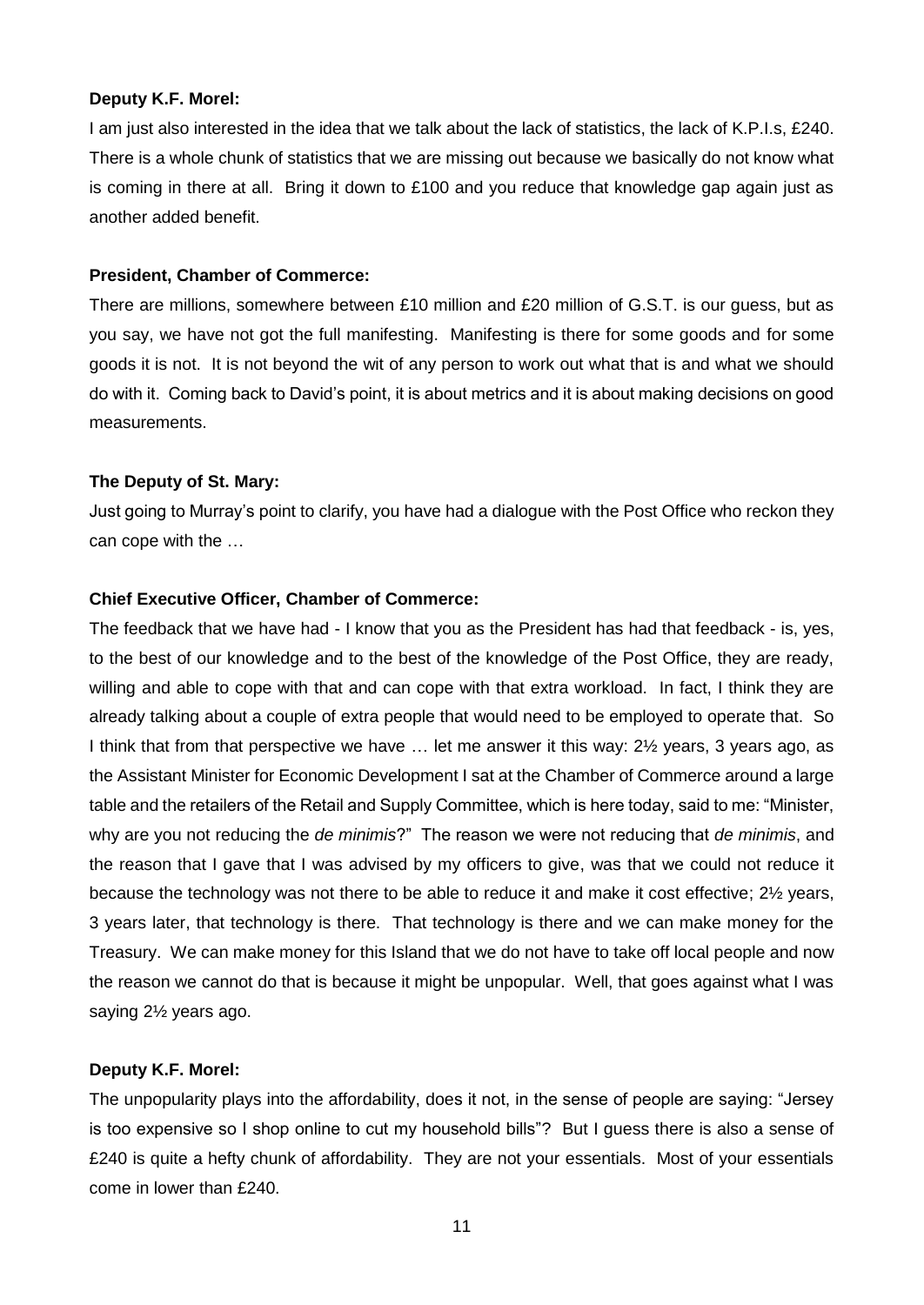## **Chief Executive Officer, Chamber of Commerce:**

That is a very good point and one certainly that we would make.

#### **President, Chamber of Commerce:**

But the point that you are making there is essentials are not G.S.T. free on the Island. The U.K. does, for some goods, remove V.A.T. (Value Added Tax). We do not do that here, so what we are saying is that we drive people rather than to local retailers to online retailers, because that is your essential stuff, so anything you buy under £240 is G.S.T. free. It is the wrong message to be sending.

### **Deputy K.F. Morel:**

Interestingly, the Minister for Treasury and Resources has suggested it would be 2021. They might bring it in in the next Budget but there was a strong suggestion that she is going to wait until the E.U. (European Union) decide to get rid of *de minimis*. Can we afford to wait?

## **Chairman, Retail and Supply Committee, Chamber of Commerce:**

Do we need to?

#### **Deputy K.F. Morel:**

Yes, do we need to?

## **President, Chamber of Commerce:**

There is one direction that the world is going in terms of G.S.T. and *de minimis*. Australia, for example, has gone through that process and that has not been particularly popular, but Europe is going in that direction, so this is the way that things are going. I am almost sure that it will fall on those retailers, if they want to shift to a jurisdiction, that they will have to do that G.S.T. or V.A.T. sales tax collection and then hand it on. I think that there is some nervousness at the moment about whether we can approach any of the big retailers and ask them to do that, but there is a significant amount of margin that they are making for selling goods on the Island so I am sure they would look at it. But this is the direction that things are going so, okay, it is 3 years but we do not need to wait. This is something we could do pretty quickly.

#### **The Deputy of St. Mary:**

I think we have dealt with that topic fairly fully. Thank you.

#### **Deputy K.F. Morel:**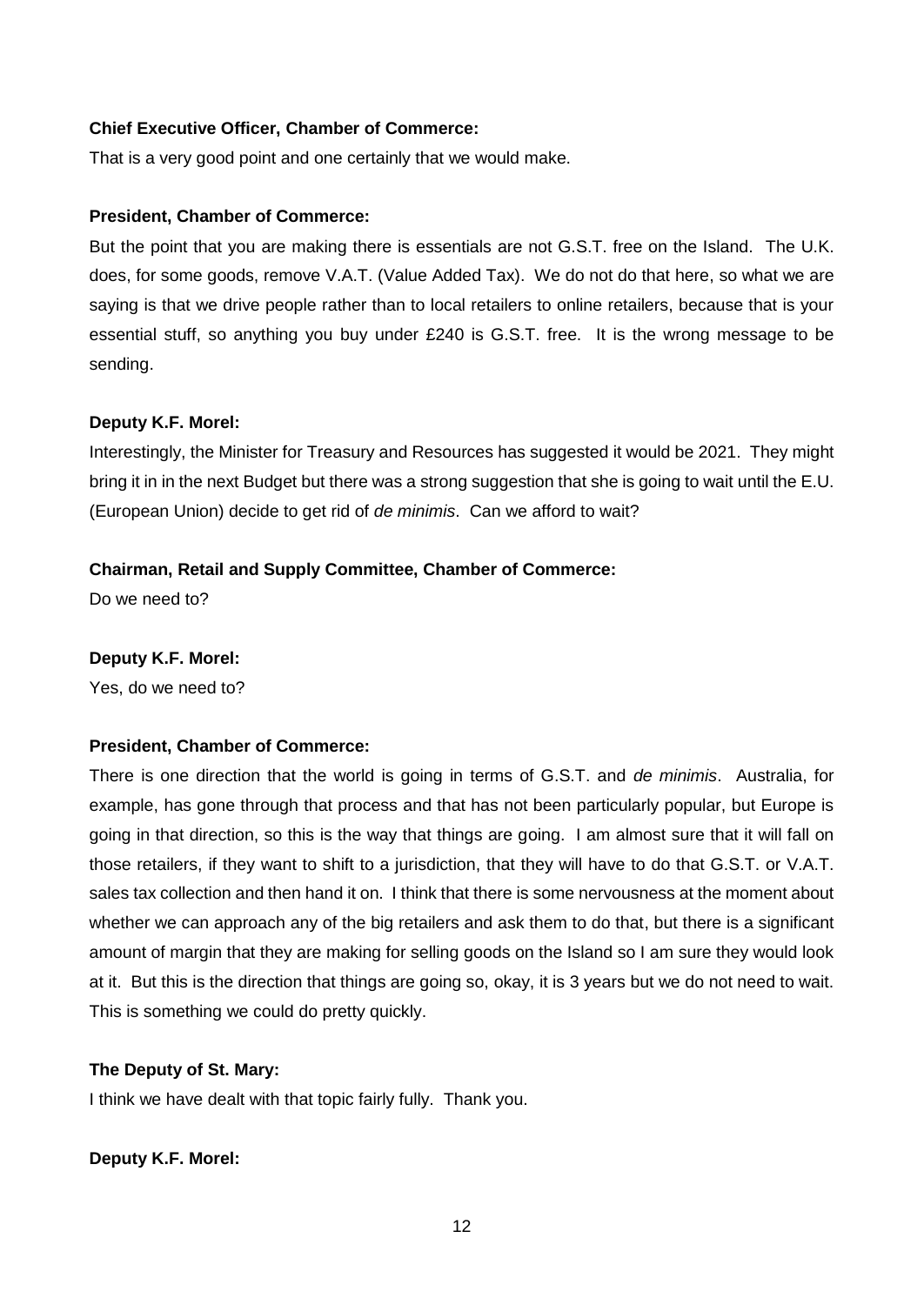We are staying on tax, retail tax. You saw we had Simon Buckley in yesterday and he had some rather strong views on the retail tax. Can you tell us what your views are and also again the same question about consultation? How involved in consultation were you before that tax was brought in?

#### **Chief Executive Officer, Chamber of Commerce:**

I will start with consultation and I will hand to my president who can tell us a little bit more. But in terms of consultation, as a former politician I stood up in the Assembly at the time - it is on Hansard - there was no consultation at the time. The consultation that the then Minister for Treasury and Resources … and I was arguing against his defence of reducing retail tax down to 10 per cent at the time. The Chamber of Commerce was saying that they had nothing other than an invite to a meeting, which many could not attend, and that was the consultation. Since that period and since that vote, which we know was tied at 24:24 and would have been 25:24 if one Member who was very supportive of it had been in the Assembly at the time …

[11:00]

Since then I do not think we have had any consultation that I am aware of in my time here and apart from a brief conversation that we had with Treasury pre-Budget where we raised the same question, again there has been nothing there. I think the issue with the retail tax - and we go back to that low, broad, simple and fair - is it is not low, it is not broad, it is not simple, it is not fair. It fails on all 4 and with the U.K. to bring their retail tax down to 17 per cent, we are so deeply uncompetitive in terms of investment coming into the Island. There are retailers, of course, that will not be paying the retail tax. Many of our retailers will not be paying the retail tax. However, they are the first to recognise that without a vibrant High Street, without investment into the High Street, then we do not have that vibrant, theatrical High Street that people want. There are many of our members that are not in favour of reducing the retail tax; there are some who are in favour of reducing the retail tax. However, the Treasury openly admits, and I sat in the Scrutiny hearing here, they do not know what the results of having a 20 per cent retail tax would be.

#### **Deputy K.F. Morel:**

They are waiting to see, as I understand it.

#### **Chief Executive Officer, Chamber of Commerce:**

They are waiting to see. That is a very dangerous gambling game to play that you are going to impose a 20 per cent retail tax without knowing how much it will raise. It is hypothecated. There is no sum. They do not know what damage it will do and they are going to sit and wait until they see what damage it does before they do something about that. That seems a completely bizarre policy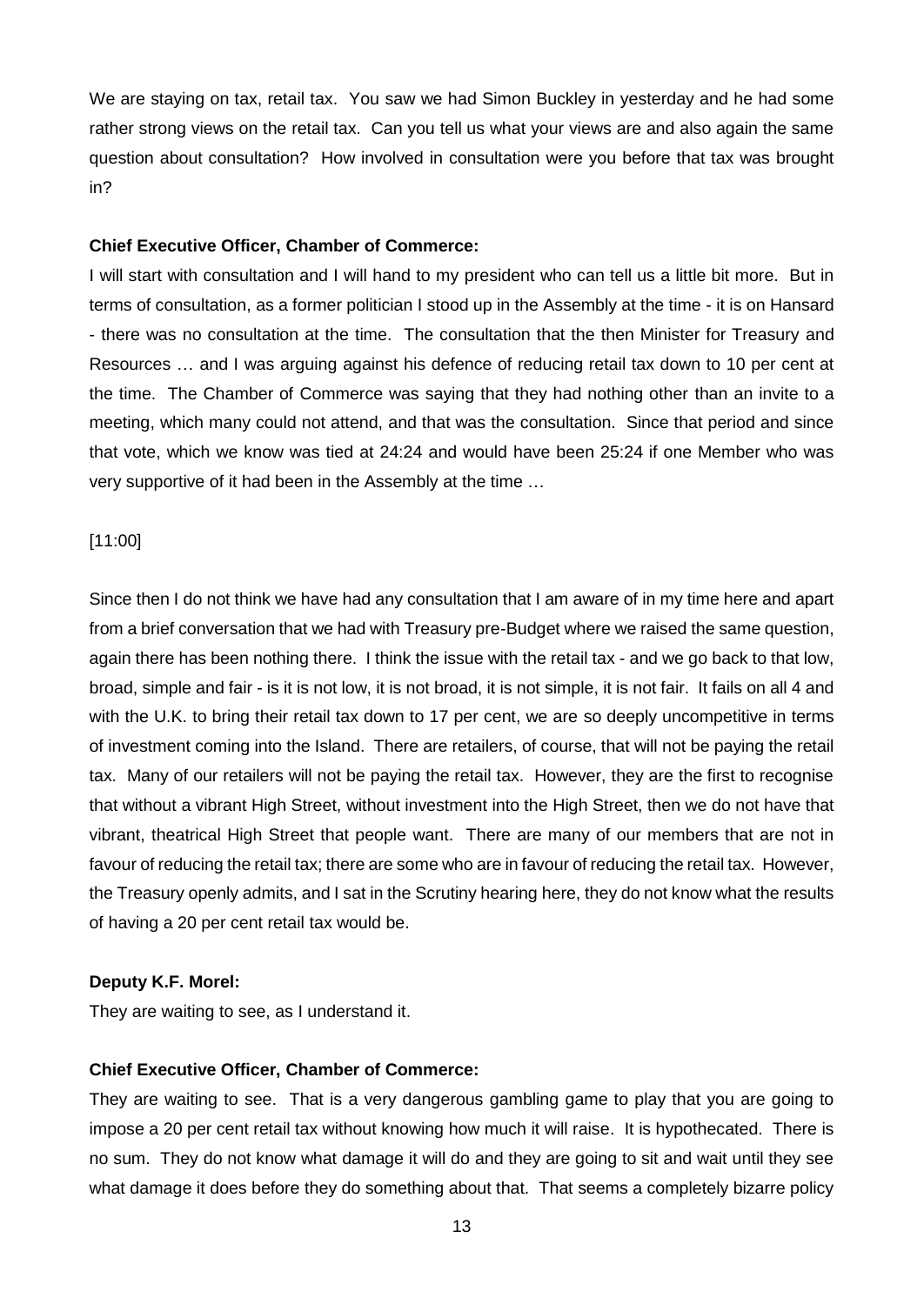to take when you are dealing with retailers who are already suffering from online, as we have discussed, are already suffering with the thought and threat of Brexit and what that might bring to supply lines. All of those areas are coming together into possibly a perfect storm and at the same time as doing that, understanding that there should be some tax, reducing it to 10 per cent was always a very sensible idea and it seems to me astonishing that it is not something that was even considered into this Budget.

#### **Chairman, Retail and Supply Committee, Chamber of Commerce:**

No economic impact and it is simply unfair, the percentage.

#### **President, Chamber of Commerce:**

We have spoken to a number of larger retailers and it has impacted on their training, staff development, developing their own retail establishments. These large retailers, they have numbers that they want to hit in terms of top line and bottom line. So if there is a tax being taken off that was not there previously it is going to affect the operating costs of the organisation, which will ultimately hit things like training. We do not know but I am sure it may well affect any external organisation's decision to come to the Island also. I have got a choice of putting up a shop in the U.K. or in Jersey. Jersey's rate is 1 per cent higher than the U.K. and it will be 3 per cent higher than the U.K. It does not send out the right message that we are open for retailers to come and set up shop in Jersey.

#### **The Deputy of St. Mary:**

Just going back a bit, when that came in there was a mood of the public, I think, very simply that why should the larger companies who are off-Island get away with tax whereas the smaller retailers are going to have to suffer it and it was partly for that; it came up time and again. I think when it was brought in in the original Budget, I do not think there was that much dispute about it at that stage. When the amendment came in, when they suddenly realised what had happened, it was a wake-up call. Going back to the point, how much consultation was there at the earlier Budget rather than when the amendment was sought?

#### **Chief Executive Officer, Chamber of Commerce:**

Again, I repeat, there was very little if no consultation and looking back at it now it amazes me that the word "consultation" could have been used at the time as something that happened when it clearly did not. I have looked through all the records, I have looked at what consultation there was, and there was very little, if any, consultation. The point in terms of when people realised - and I agree with the sentiment - you said that there was a strong feeling that large retailers who were not paying any tax because they were based off Island were getting away with not paying tax and there was that strong feeling. I think it is measured as to where you place that tax and placing it at 20 per cent where it is uncompetitive … and no one is saying that nobody should pay any tax whatsoever but a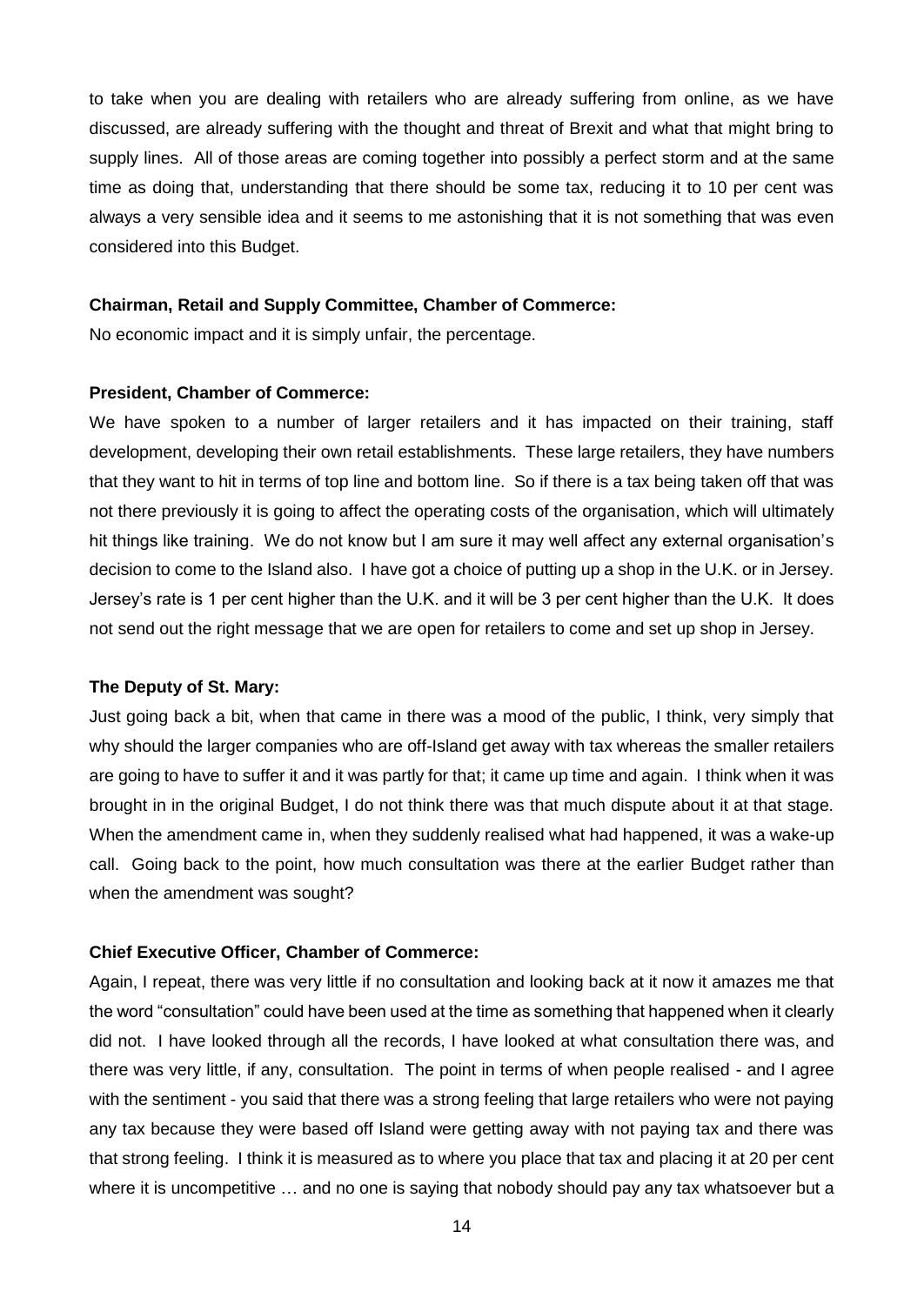10 per cent tax does seem a reasonable, sane way, if you are going to trial something, to see if it happens. Do not make it so extreme that it is going to pretty obviously cause damage. I was, in my previous role, party to lots of conversations with lots of inward investment that was coming into the Island because it was centred in the department that I was with. I quoted at the time of that amendment that there was indeed a large retailer, among many, who was considering coming to the Island and was looking at that time. It happened just at the point of the 20 per cent tax coming in. That retailer has opened in excess … in double figures of large stores across England and Ireland. It has still not opened that store in Jersey and it blames the cost of doing business in Jersey and part of that is the potential of retail tax at 20 per cent. So it has had an impact.

#### **The Deputy of St. Mary:**

Your organisation represents the bigger boys and the smaller ones. Are you saying that the smaller retailers would be happy with the 10 per cent but even they are opposed to the 20 per cent?

#### **Chief Executive Officer, Chamber of Commerce:**

I think that there are smaller retailers - and there will be differences of opinion - that would be content for there to be a 20 per cent retail tax on large stores because they see that they are having to pay tax on their dividends of any profits that they take out. That is understandable because in their competitive mind that is what they are thinking. If you think in the cohesive mind of a broad brush of a vibrant High Street then you look at investment and they celebrate investment when it happens. They acknowledge if you are a small store that by having large stores, department stores - and we have got a couple of large ones just opposite us - if they are vibrant and they get footfall then the smaller stores get footfall as well. It comes to whether they are open or not. If the large stores are not open, people will not come into town to shop in the smaller stores. So I think it is all part of a larger package. It is depending on who you talk to and it is difficult to answer that question as to whether they do or whether they do not. I think it is drawing that happy medium; 20 per cent seems to be having and has had an impact and I believe will have an impact. The problem is that we will be 2 years down the line by the time we realise it has had an impact and then we will be trying to catch up and make amends for it when investment takes 18 months, 2 years between the start of investment and going to build on something. This could cause long-term damage.

### **The Deputy of St. Mary:**

The final question I have on this particular aspect is that this hits retailers. Do you have a view as to why single out retailers? There are wholesale operators or other industries.

#### **Chairman, Retail and Supply Committee, Chamber of Commerce:**

When does retail stop and wholesale begin?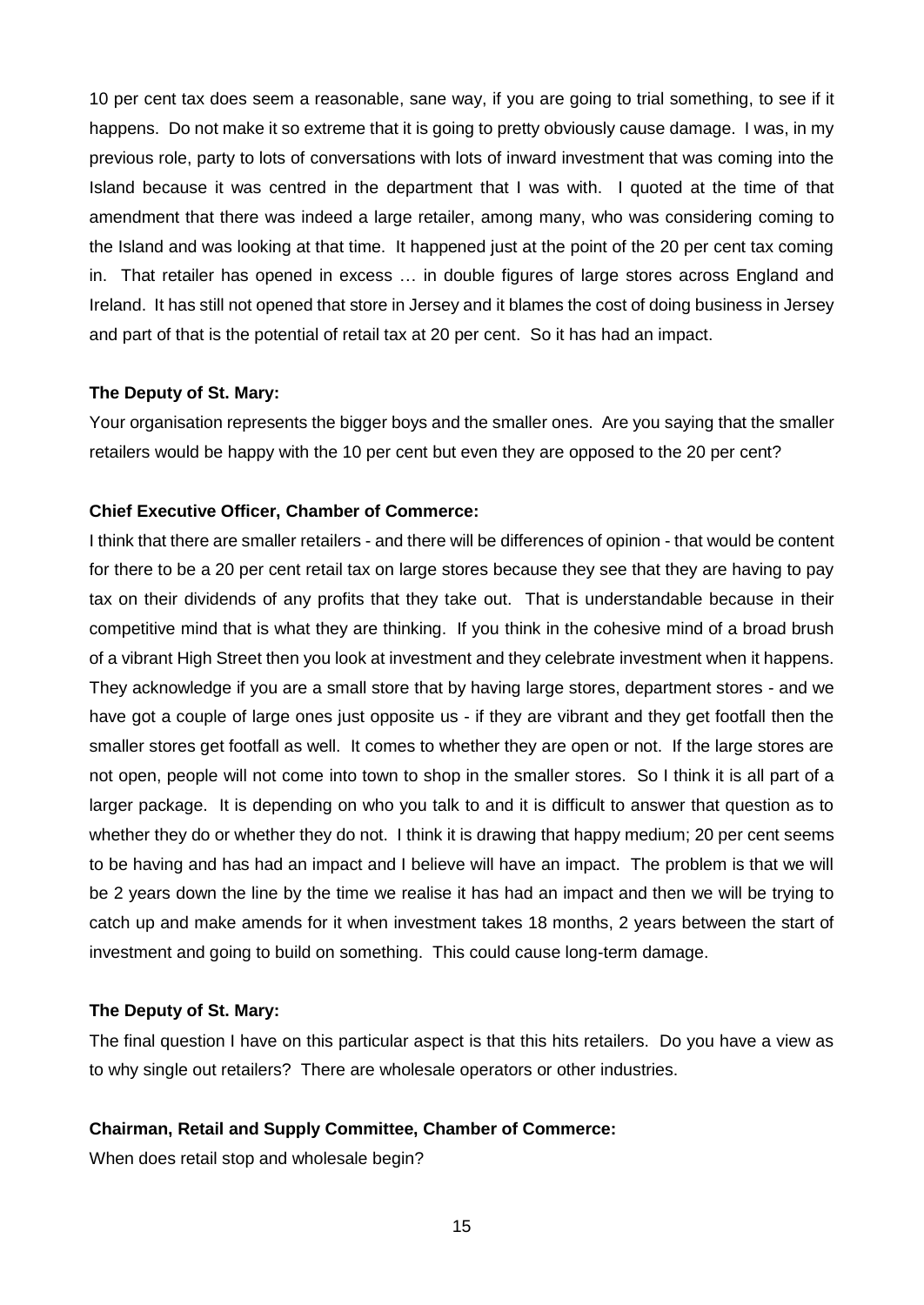## **The Deputy of St. Mary:**

Well, that is always a problem, yes.

#### **Deputy K.F. Morel:**

Good question. I think the builders' merchants' area highlights that really well. When does a D.I.Y. (do it yourself) store become a builders' merchant?

#### **Chairman, Retail and Supply Committee, Chamber of Commerce:**

The motor car industry, trade. I think, quite rightly, small guys are concerned but I think going straight to 20 per cent is far too much too quickly and the sensible action now would be to bring it back to 10 per cent and then understand the impact over a period of time, measured independently, perhaps through one of the big 4, understanding the tax revenue and then sort out the reasonableness and the fairness of the taxes.

### **The Deputy of St. Mary:**

Can we move on to another favourite topic, parking?

### **Deputy K.F. Morel:**

Parking and transport.

## **The Deputy of St. Mary:**

Yes. There is perception, and I am not sure if it is more than perception, that the alleged lack of parking is affecting the retail trade. Do you go along with that?

## **Chief Executive Officer, Chamber of Commerce:**

I think it depends where you are talking about geographically. There are areas where it is easier to park and I could say hand on heart right now, right at this minute, and there will be at most busy times of the day parking in Pier Road. Whether that destination is just too far for people to stretch is another point and yet you will see a queue at Sand Street or Minden Place because they are much more convenient. I think that parking is as much about perception as it is about reality. Perception is people's reality so, therefore, people will always … and I think there are figures that will be released by lunchtime today on the retail survey that will point to people's perception of parking and I think it will be interesting to see what those figures say.

#### **Deputy K.F. Morel:**

Our submissions reflect that survey. In about 90 per cent of individual submissions at some point in there they talk about parking and the need for better parking, et cetera. What I find interesting is that that clashes with the Island's other aim of having a sustainable transport policy and reducing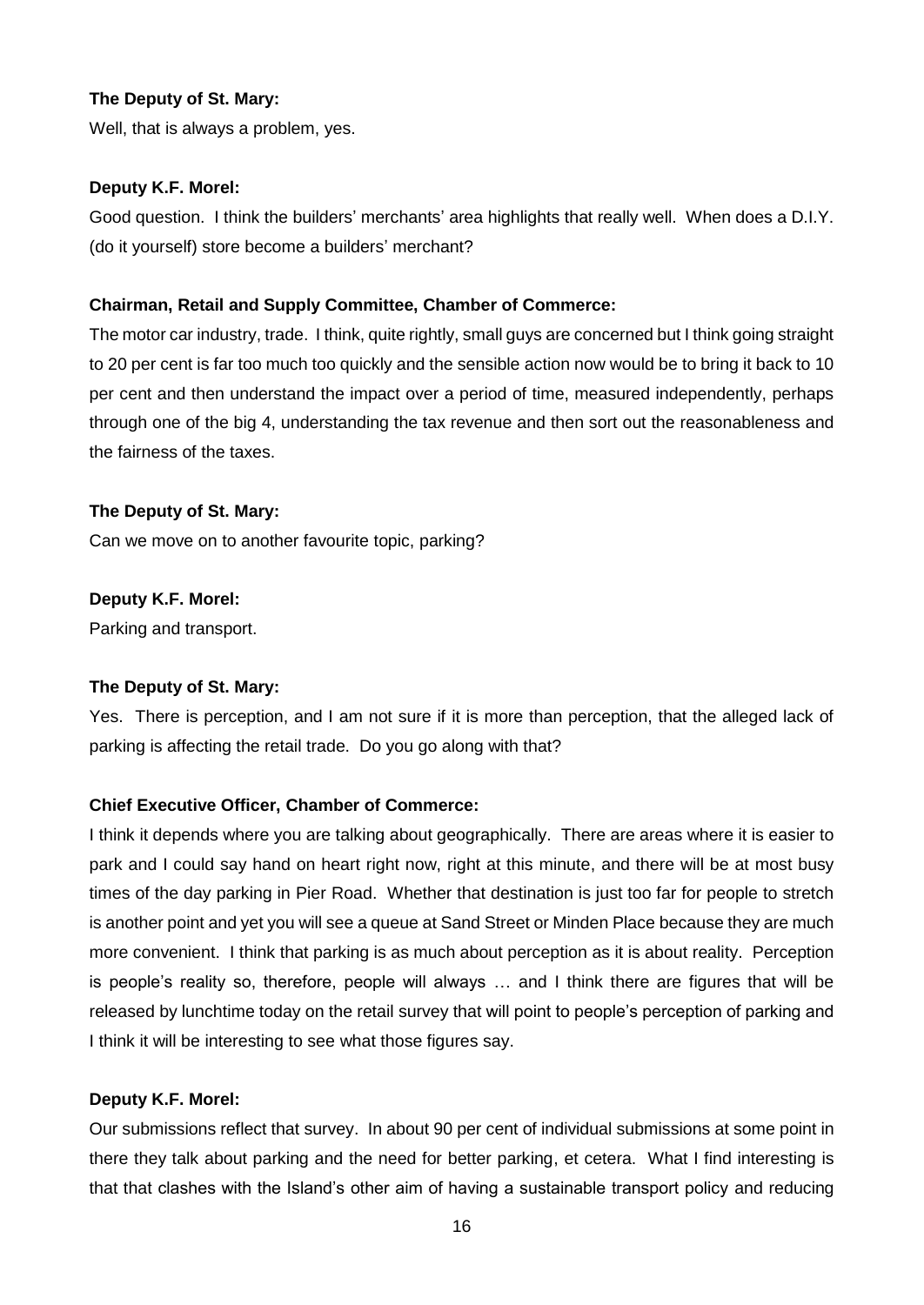the reliance on cars. For me, trying to work out recommendations about the way forward, I find that interesting. I was wondering whether you have any views on how you balance those 2.

## **Chairman, Retail and Supply Committee, Chamber of Commerce:**

The D.f.I. (Department for Infrastructure) have been pretty poor historically in asking consumers what they think about parking generally. They will talk about journey times, they will talk about reducing commuter impact, but the north of town is very, very poorly served on the basis people want to make it more residential. Who cannot deny that is not a great idea but I refuse to accept it is not possible to replan the north of town to make it a combined urban environment that includes residential and commercial use. I declare the interest that I trade out of the markets. To make shoppers walk with a bag of spuds and a few pounds of mussels from the markets to Pier Road is quite ridiculous and there have been opportunities lost in the belief that if we make it less convenient for people perhaps it will just choke out the problem. I do not know, but it has never been raised properly, never been understood fully, and it needs to be addressed somehow and we need to ask people what they want. There was a queue outside Snow Hill at 9.45 a.m. this morning. One of the big focuses was to look at free parking on a Saturday as an initiative, which was a very far-reaching move, but we need to be smarter in the way we use telephones and the way we provide information about parking. There are about 12 different ways of a parking regime, which is confusing for visitors. But we could be doing this so much better. I am very passionate about this but as it stands now the Island Plan is to close Halkett Place and completely cut off that loop through. If we are ever going to do that, the only way it could be successful is to provide satellite parking around the north of town otherwise we will not be anchoring the north of St. Helier at the bottom of Bath Street. We will be anchoring it from Hettich's junction with Queen Street and King Street and it is a shame because it does make St. Helier special, the fresh food industries and markets. I am sorry to go on about this but I jotted down some of the key notes that the panel used in their online policy mandates for the elections and I picked out a few words that struck home with me and they are in particular: sustainable, diversified economy, traditional industries, family values, food security - I added that one.

## **Deputy K.F. Morel:**

I think I mentioned food security.

# **Chairman, Retail and Supply Committee, Chamber of Commerce:**

Those things are really important to the Island. With Brexit approaching, those small food industries and trades bring great benefits to the Island and they must be given the opportunity to thrive and they need good parking around the centre of town in particular.

**The Deputy of St. Mary:**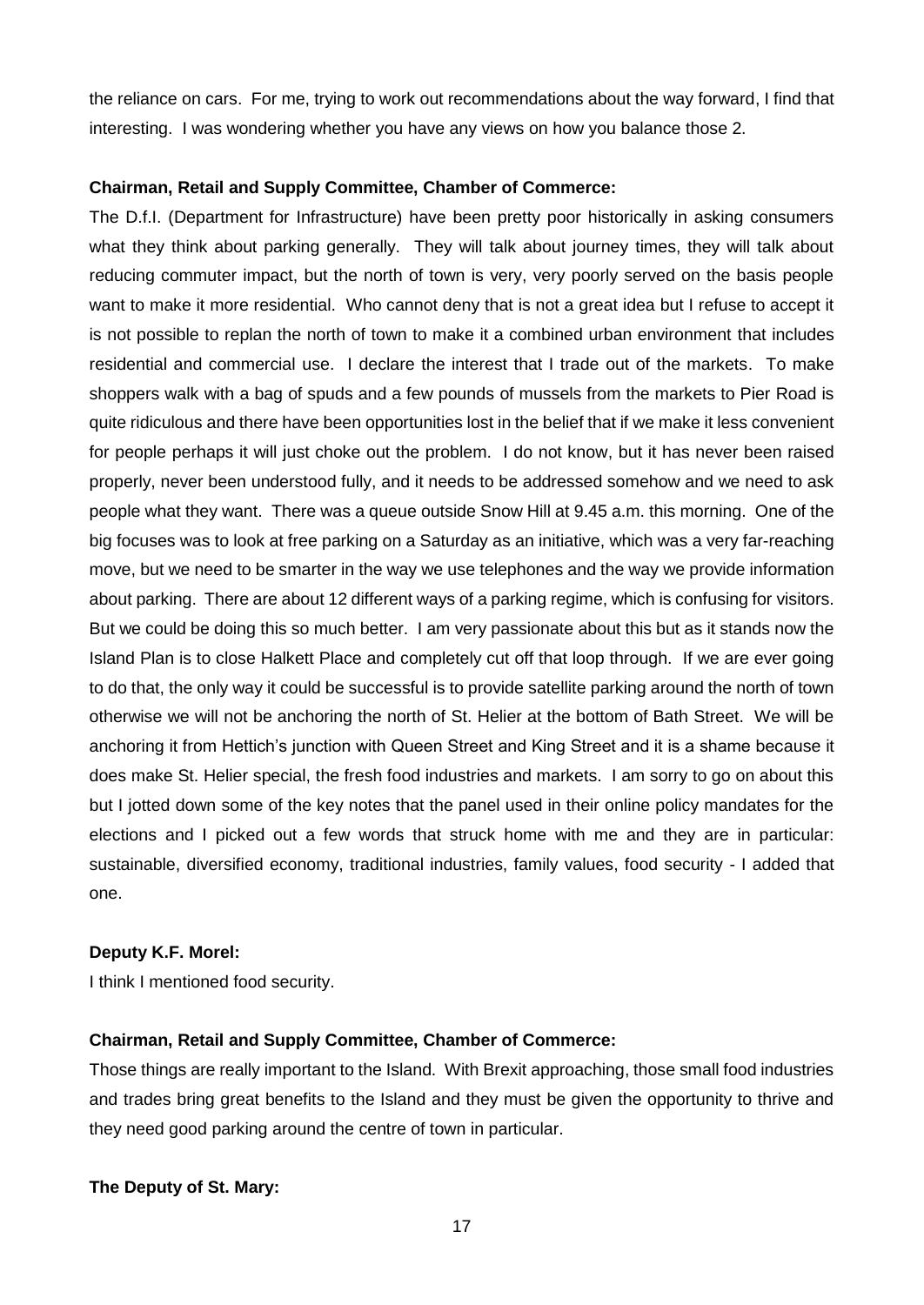There are 2 things arising. Thursday night shopping, that is successful. Is it helped by the free parking?

## **Chairman, Retail and Supply Committee, Chamber of Commerce:**

I think you would probably want to address that to the High Street retailers, in particular the town centre manager and the J.R.A. I do not believe I understand the full benefit of it yet. I think members of the J.R.A. would say: "We need to slide our times later in the day to be more attractive." I do not think people understand that the fresh food trades would tend to be more traditionally busy in the morning. So if there was a requirement to make people sell cabbages at 6.00 p.m., I do not think that would necessarily bring any benefit to the retail economy. You have to understand the difference. Food and High Street fashion offer a difference.

## **The Deputy of St. Mary:**

The other thing that we have trialled before is the Hoppa service. We were talking about satellite parking.

## **Chairman, Retail and Supply Committee, Chamber of Commerce:**

That is something you would have to ask LibertyBus about. I think they are very reluctant to put buses through the congested town centre. There might be other options with Disney World type people movers, I do not know.

## [11:15]

There was the possibility of building a large car park at Snow Hill at £50,000 per space, I believe, if I remember correctly. D.f.I. was against it. They thought it was costing too much, but it is costing too much within their model of the provision of a parking space. If we had the big picture and we could build that into the lift going up to Fort Regent, all of a sudden we are opening up St. Helier's new urban area into 20 acres of open space and how much did it cost? £1 million, less, to have a High Street lift fitting in with a car park?

## **The Deputy of St. Mary:**

I take your point about the Island Plan and the need for integration of all these things to come together, but my question on the Hoppa service has been … was it the Christmas before now? I am really asking the Chamber whether that has proved successful as far as you are concerned.

## **Chairman, Retail and Supply Committee, Chamber of Commerce:**

I think it was a financial disaster, so it would be great if it worked.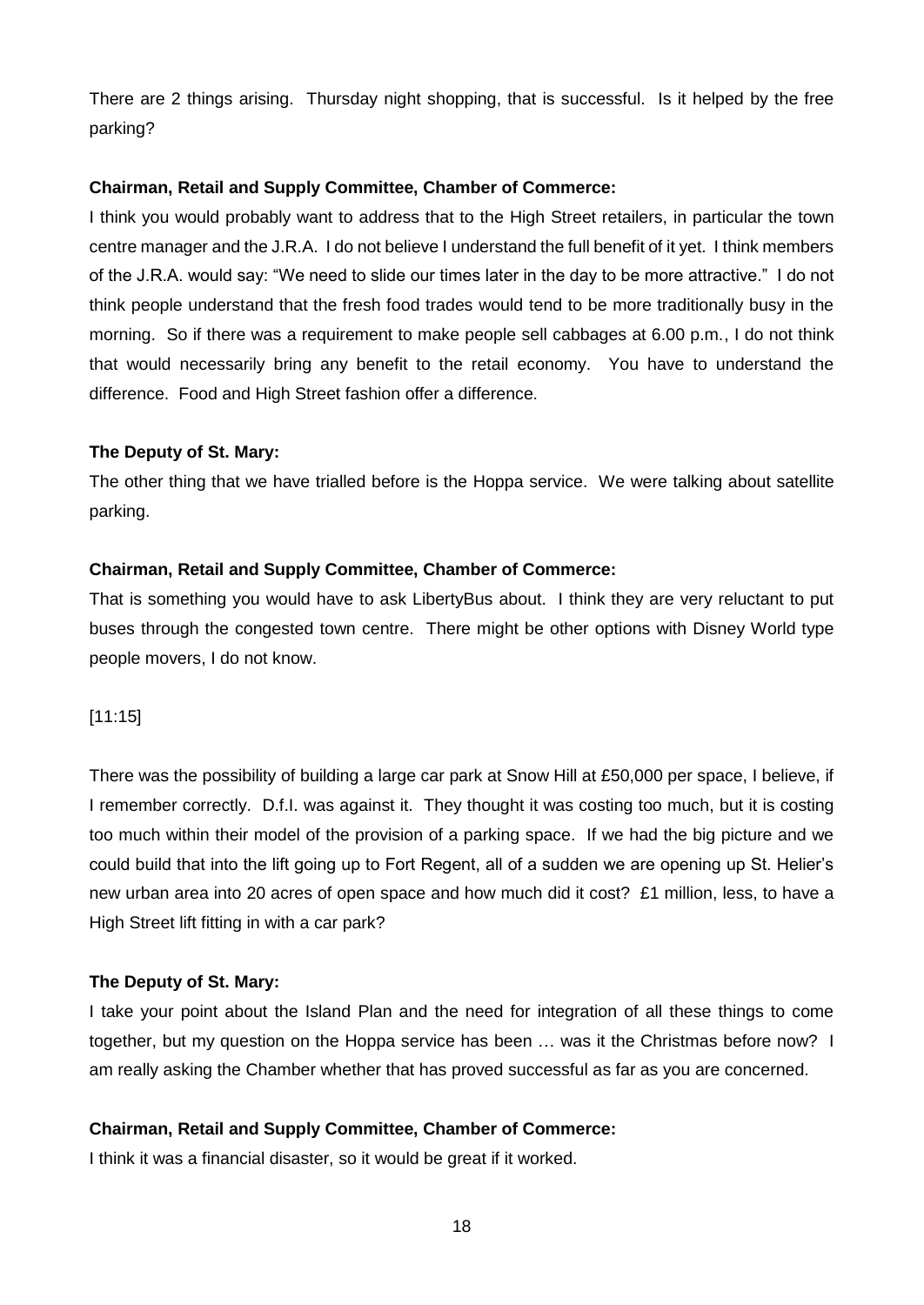## **The Deputy of St. Mary:**

For LibertyBus or whoever?

#### **Chairman, Retail and Supply Committee, Chamber of Commerce:**

For whoever is going to fund it, because people were not prepared to pay even a small fee. They wanted it free and I do not think it is going to work, but I hope it would. As a town retailer, I would love it to.

#### **President, Chamber of Commerce:**

Just to close that part off, parking is vital for retail in St. Helier. Our bus service is great. The LibertyBus service is first class but shoppers want to be able to shop and take their stuff and pop it in the car and maybe go back for more stuff. So parking is vital and a good provision of cheap or free available parking for shoppers is really important to St. Helier.

### **The Deputy of St. Mary:**

A final point. You say shoppers want to go and buy things and take them back. The taking back is a key. As you say, you do not want to haul a bag of spuds up Pier Road. In general terms, what is the delivery service like of retailers? Is there scope for expanding that?

#### **Chairman, Retail and Supply Committee, Chamber of Commerce:**

Online food shopping has not been very successful in the U.K. and I do not think there is very much activity locally either. There are complications because of the nature of fresh food. Delivering refrigerated goods or leaving food outside if there is nobody in the household presents challenges. I am sure it will happen in the future but some things do not automatically lend themselves open to home delivery, if that is the suggestion. It could happen but there are major challenges.

#### **The Deputy of St. Mary:**

That is what I am getting at. It is the lugging the stuff back which is the problem rather than …

#### **Chief Executive Officer, Chamber of Commerce:**

Click and collect is certainly an area where there are collection bays, but I think one of the necessary evils of having a difference in St. Helier compared to most places in the U.K. is if we do not have parking and we do not have the facility to click and collect locally and very close to the stores. The only other option is the major attraction of out-of-town shopping, which is what has happened to every High Street in the U.K. The reason why you have out-of-town shopping is because you have got fantastic parking and you can build a car park and build the shops round it. Now, we cannot do that here, but those are the 2 choices that you have. The reason you have out-of-town is so that people can get to it and get back to off ring roads with large parking. If we want a vibrant St. Helier,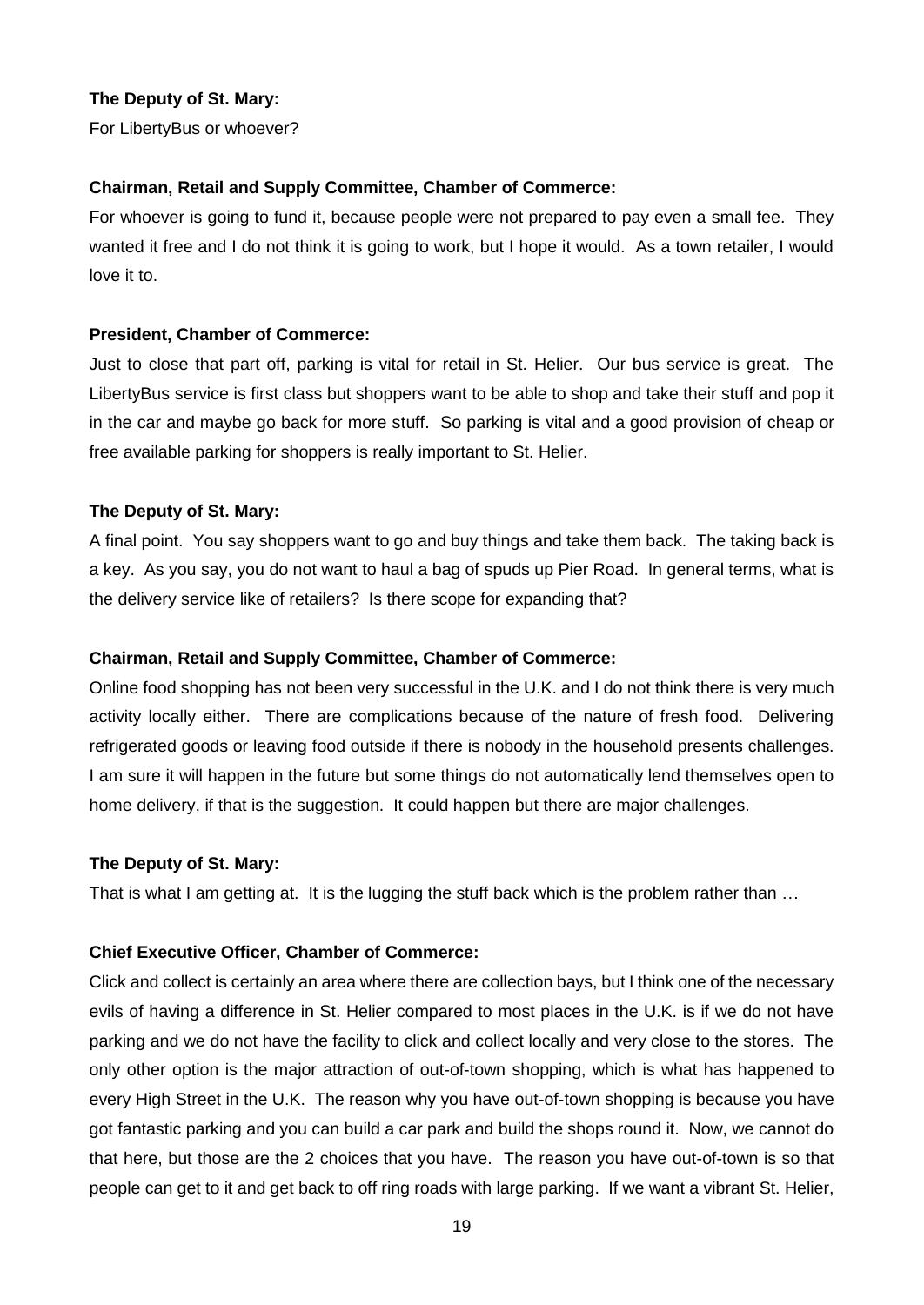one of the honesties that we have to own up to is that people will need access, be that sustainable transport systems. We can improve the transport systems only so far; there will be a niche of people that will always want to go by car.

### **Chairman, Retail and Supply Committee, Chamber of Commerce:**

It needs to be convenient because the consumer wants convenience and choice. Going back to my point about the difference in the bakery markets, people shop for fresh food on a daily basis in Jersey whereas they might have the big shop in the U.K. and then top up a little bit mid-week. They are different habits and we need to eat more fresh food. There is too much salt, sugar and fat in our foods, which are preservatives. There is too much packaging.

### **Deputy K.F. Morel:**

We will have to save that for a different review.

### **Chairman, Retail and Supply Committee, Chamber of Commerce:**

Okay. Fresh food matters.

### **Deputy K.F. Morel:**

I am just going to ask about the central market. I am raising it in importance. You mentioned the market, you trade from the market. Do you think it is being used to its full potential?

## **Chairman, Retail and Supply Committee, Chamber of Commerce:**

It is still there, still providing a fantastic service. I think there would be town centre managers all over the U.K. who would bite their fingers off to have an attraction like that in the centre of their towns. They have to respond to competition but there is still a very, very important role for the small businesses in the Island. Are we getting the support that we deserve? This is a personal opinion and not anybody else's. I have no mandate from fellow tenants. Parking is an issue. Developing a shared vision for the future is an issue. I am not parking that blame with anybody. I am saying we have to communicate. We need to develop those partnerships, as indeed we do across the Island on all of the various competing retailers.

#### **Deputy K.F. Morel:**

What about issues like the Thursday afternoon closure, because that has been brought up as well?

## **Chairman, Retail and Supply Committee, Chamber of Commerce:**

Yes, okay. It is not a supermarket. We have fresh foods and the definition of fresh food is food that goes off very, very quickly. People do not want to shop late in the afternoons for cabbages and bananas. They might do some later grazing up and down King Street looking at clothing, but they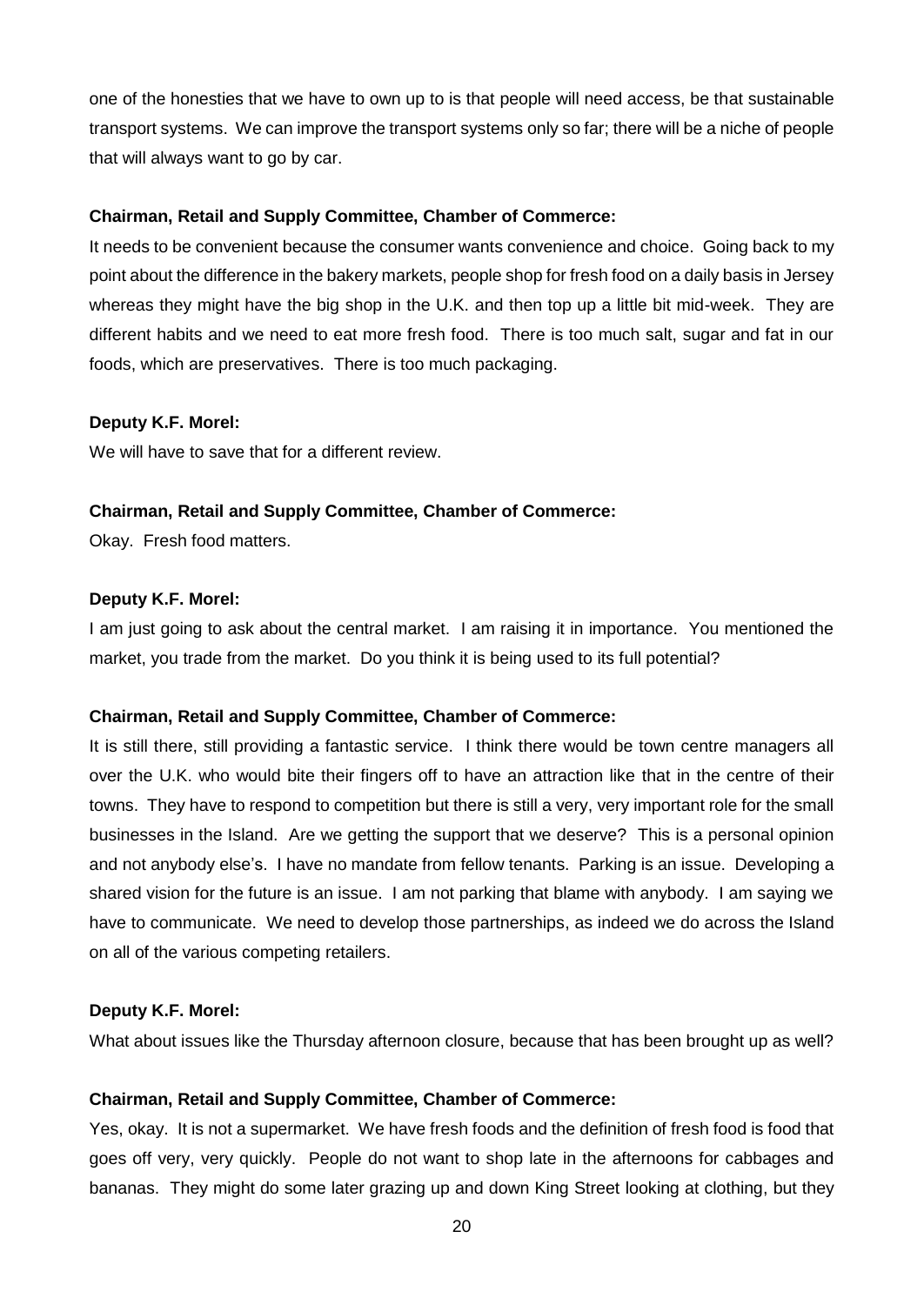do not buy those things later in the day. I should not plug my own business but we are trying to reinvent that continental lifestyle with more baking happening later in the day and I hope that is going to take off in the next 12 months. People are not going to go shopping for fresh fish at 8.00 p.m. Even a Thursday afternoon makes it special and a lot of those businesses are one-man bands. They might have 2 or 3 staff and if you are operating from 7.30 to 5.30 on 5 days a week, it is good to have one afternoon to have a bit of family time. There are mixed views on Thursday openings but the fresh food businesses in general probably do not want to open.

#### **Deputy K.F. Morel:**

That is fair enough. I just thought I would ask and because we are running out of time I am going to go through. On vacant shops, we have seen talk about different ways to deal with vacant premises in Jersey. I think the Constable raised an empty property tax. Is there really a problem of empty shops in St. Helier and, if so, how do you think you might deal with that, but only if there is a problem?

#### **Chief Executive Officer, Chamber of Commerce:**

I think it is the reason why there are empty shops that is the problem. I will leave this with the president because I know you have been looking into this and have thoughts to make on it.

#### **President, Chamber of Commerce:**

Yes, there is definitely an issue. There are more empty shops than we have had in well over 10 years, maybe far more than that. It is challenging for local people to see that but also our visitors. It does not look good. We should be doing whatever we can to encourage those shops to be filled. Obviously, the landlords cannot force retailers into that space, so whether rental prices have an impact on that, changing customer demand. For me we are in a really lucky place from the St. Helier point of view that we have got such a lively town centre, but there are a fair number of retail outlets in prime places that are either to let or standing empty at the moment, and that is a challenge.

#### **Chairman, Retail and Supply Committee, Chamber of Commerce:**

Overall we are doing a lot better than the U.K. but the challenge is there. The north of town is suffering through lack of convenient access. South of town, Sand Street Car Park, bottom of the town is doing very, very well with the growth of the shift of the finance centre. I get these figures from my own observations because although we are a small player, I see staples across the Island and I get a really good idea from a subjective point of view, but the north of town is suffering badly because of access.

#### **Chief Executive Officer, Chamber of Commerce:**

One other point just on that with shops to let, there are 2 issues that do not often get taken into account. One is that sometimes the tenant that has moved out has already paid up for the  $1\frac{1}{2}$ , 2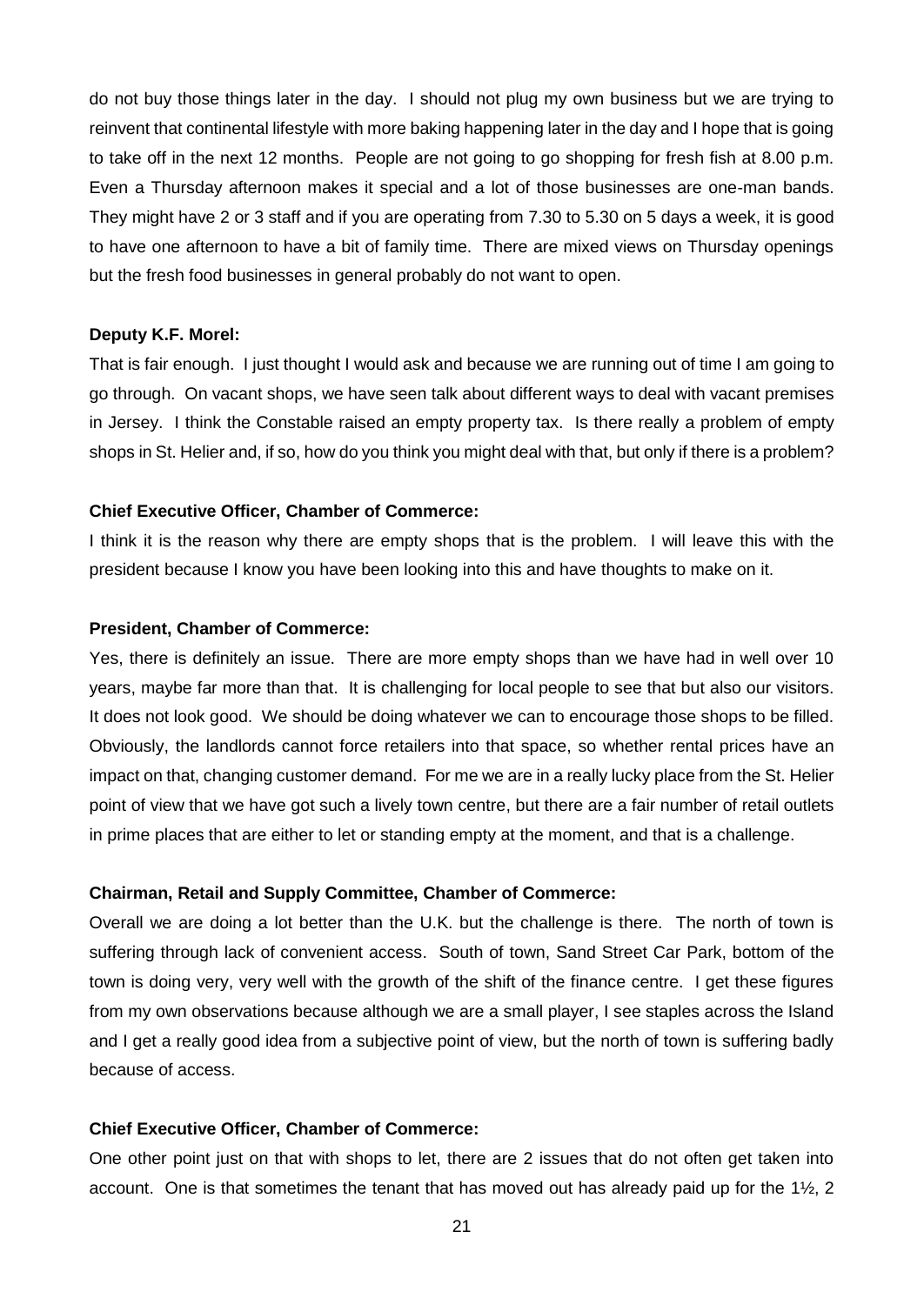years, and in some cases that is true, so there is no urgency for the landlord to let it again, because they have already got the rent coming in because it has already been paid up. So that is being held over on a lease that is just unoccupied. So that is one reason not to go for urgency. The other is not to lower their rents because if they lower their rents in some cases that will affect the value of the property and their investments and investment portfolio, because by lowering the rent their credit is going to drop as well. So there are lots of reasons why rents are kept at the rate they are kept and it is very difficult …

## **Deputy K.F. Morel:**

Yes, it does seem to be a one-way street, rents.

## **Chief Executive Officer, Chamber of Commerce:**

Rents only go one way. They never seem to go down and that is a frustration.

## **The Deputy of St. Mary:**

Yes, we have had that debate.

## **Chief Executive Officer, Chamber of Commerce:**

Maybe we should change leases.

## **The Deputy of St. Mary:**

We had an estate valuer yesterday and he was saying it is not too much of a problem and he thought landlords generally were much more commercial maybe than they used to be.

## **Chief Executive Officer, Chamber of Commerce:**

Sorry, is that the person representing the landlords said that?

# **The Deputy of St. Mary:**

Yes, all right, but that is the general point.

# **Deputy K.F. Morel:**

It is the broad perspective.

## **The Deputy of St. Mary:**

That is a fair comment, but back to the general point, we have not quite got the same problem as a lot of small towns in England have got, have we, and hopefully we never will? Okay.

# **President, Chamber of Commerce:**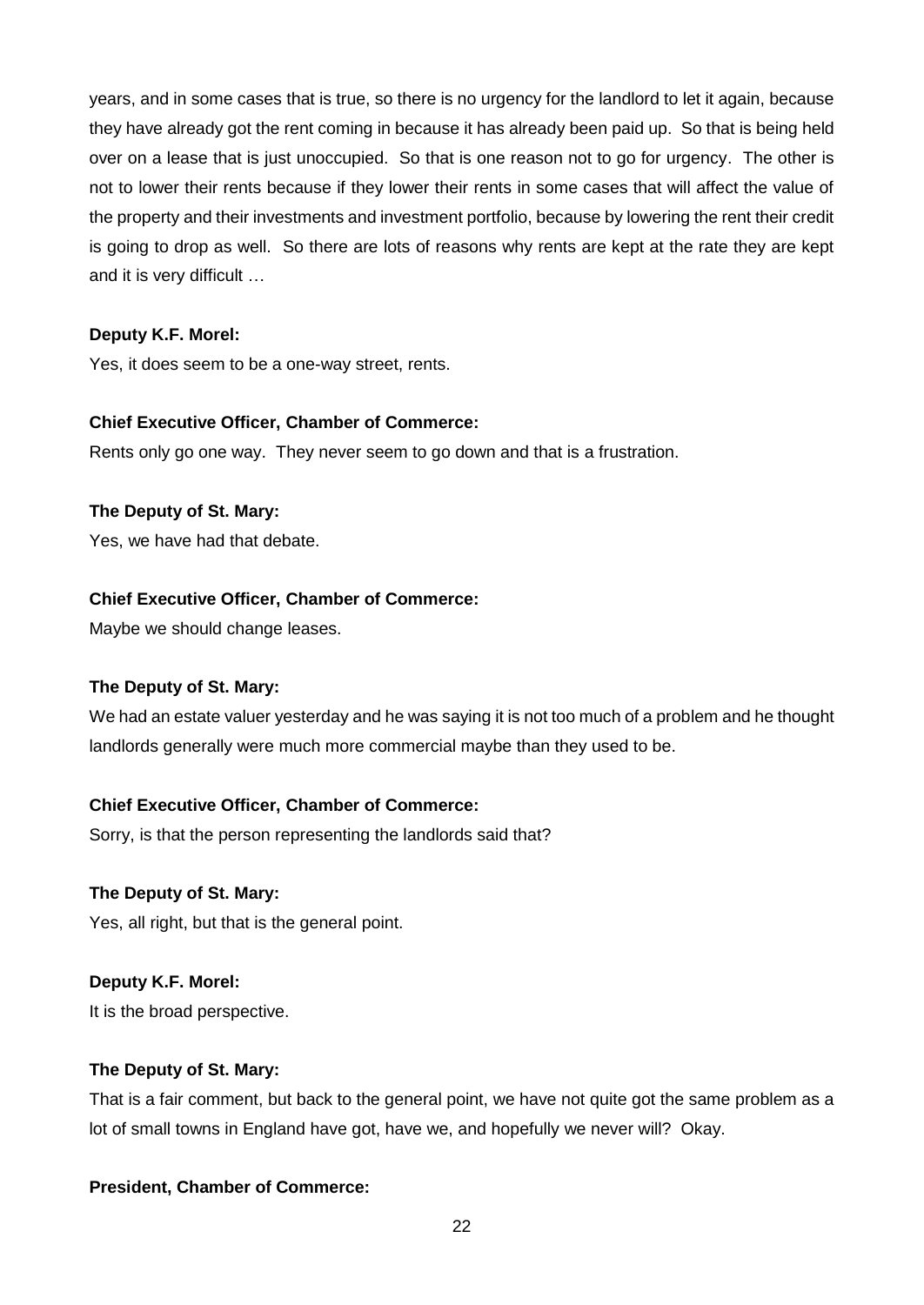But I think what you see in the U.K. is what happens when commercial pressures play out and in any towns of 100,000 people you see what a lot of those High Streets are looking like. We have not got that challenge at the moment, but I personally do not want to wait the next 3, 4, 5 years for those pressures to play out, at which point we have got a High Street that has gone beyond and is very difficult to recover from.

#### **The Deputy of St. Mary:**

We are sort of running out of time. Can I jump on to another major subject of Sunday trading? Is there a composite view, comprehensive view from the Chamber?

#### **President, Chamber of Commerce:**

It is quite a divisive subject. There are several of our members who do not want to open on Sundays and some of our members who very much would like to open on Sundays. For us, this is not about whether we are telling people to open or not. This is about a choice. This is about allowing retailers who do not currently have the option to open, and there are 30 large retailers that are affected by this.

#### **Deputy K.F. Morel:**

It is only a minority of retailers.

#### **President, Chamber of Commerce:**

Exactly. You look on a Sunday in King Street, for example, most of the shops choose not to open; some of them do. But in the summer we have significant footfall, especially visitors from off-Island. The call from Chamber is give those retailers the choice. They will be able to use their commercial acumen and their knowledge to know whether they should open or not. It should be a matter of choice and we should not be using legislation to decide whether these 30 retailers are allowed to open or not.

#### **The Deputy of St. Mary:**

But deregulation would open up the argument that effectively staff will be not forced to work but staff will be deprived of their family time on a Sunday. You are going down that road, are you not, that you are affecting family life of a large number of people and you are content to take that decision?

#### **Chief Executive Officer, Chamber of Commerce:**

I think that the effect on family life and the effect on people that have to work is felt right across the Island, in hotels, in restaurants. For anyone who goes for Sunday lunch, someone is going to cook that and someone is going to serve that. That is family life. There are people who work in the evenings in hospitality and other industries, people who work at the ports or work at the harbours.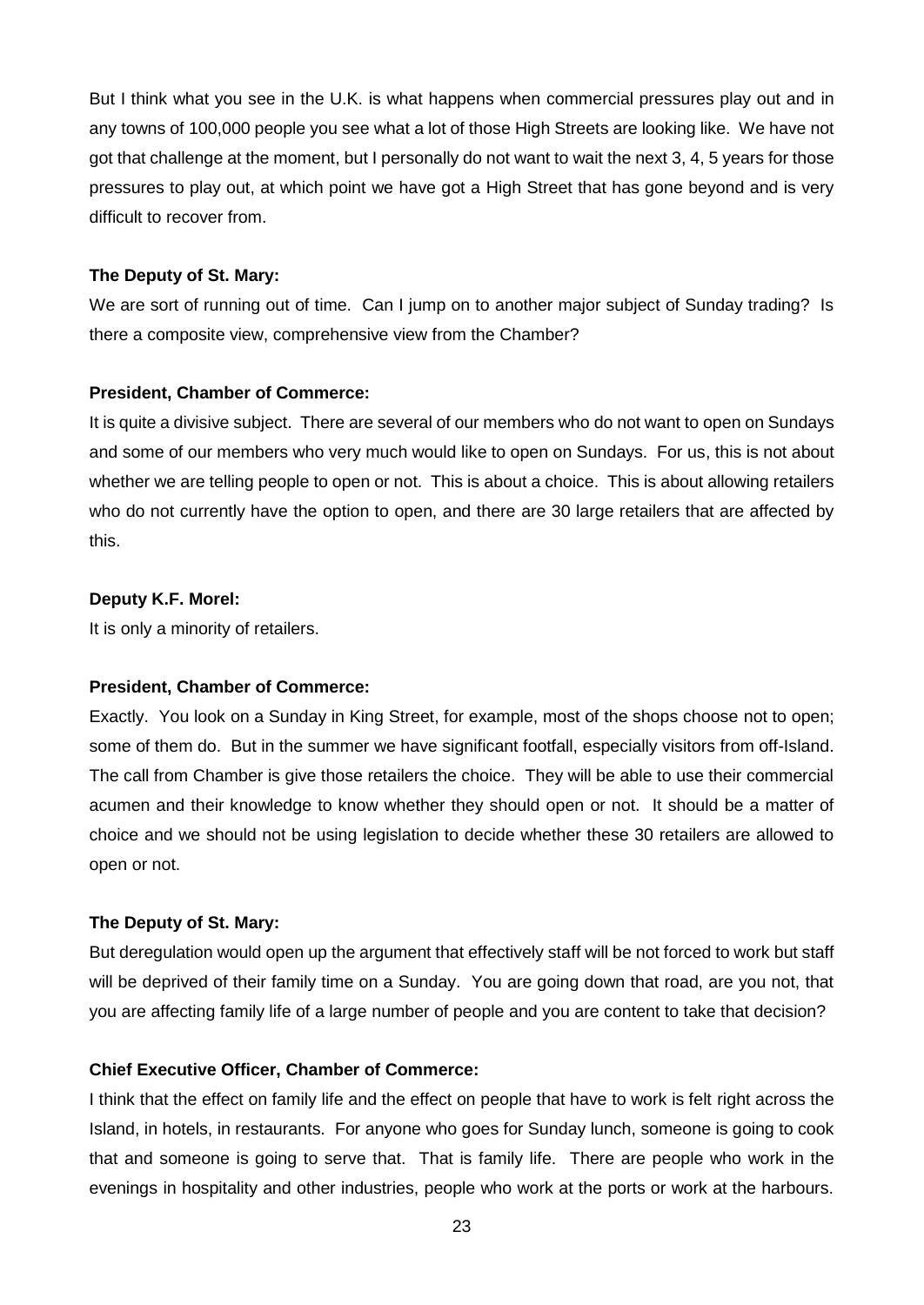There are very, very few people who do not or cannot work by law on a Sunday with the exception of 30 or so stores. As the president said, it is up to each individual retailer and owner of those businesses to decide whether they can manage it for staff, whether they can manage it for the wellbeing of their staff, which covers your point, whether they can get enough staff to cover that Sunday opening. In some cases they will make that choice and say: "We would rather not for all of those reasons" and there will be some that would want to do so, but they are not given that choice at the moment. That choice at the moment sits with the law and with the Government who decide who can and cannot open when they are not even qualified to decide whether they can do that. The choice really needs to be with each individual retailer, be it right or wrong for them to open, but at the moment, as the president said, there are some retailers that want to open and just simply cannot because the law says they cannot and there are some that can open that say: "We have made that choice already and we do not want to."

## **Chairman, Retail and Supply Committee, Chamber of Commerce:**

I have a slightly contradictory view there insofar as there will not be choice for some. If we have large U.K. retailer next to a local large retailer, if the word from above from the U.K. retailer's head office says: "You must open" then the other party is going to have to open to maintain their market share. The apple pie is not going to get any bigger; the amount of trade available is not going to get any bigger. You could argue it would be more attractive for tourists but I do not think that would be very high on their list of things to do, because they do not spend that much, but there will be data on that. The practical, pragmatic problem and the wisdom perhaps is where are you going to find 15 per cent extra staff if you want to open. I am hypocritical here because I am in the food trade and we do work 7 days a week. We try to make Sundays different, but there will be practical consequences for us if the 30 open.

#### **Deputy K.F. Morel:**

Just before we finish, one more, which is out-of-town retail. We have spoken principally about St. Helier. When you look around the Island do you think we make the most of our out-of-town opportunities, and by that I am not thinking of creating a big … I do not even know the names of the U.K. shopping centres but not a big shopping centre. We have got Les Quennevais and we have got the villages. Do we make enough of them, in your view, or could we make more?

#### **Chief Executive Officer, Chamber of Commerce:**

I think the vibrancy of the villages is something that has certainly been looked at and I think that there is a lot to be said for village vibrancy.

[11:30]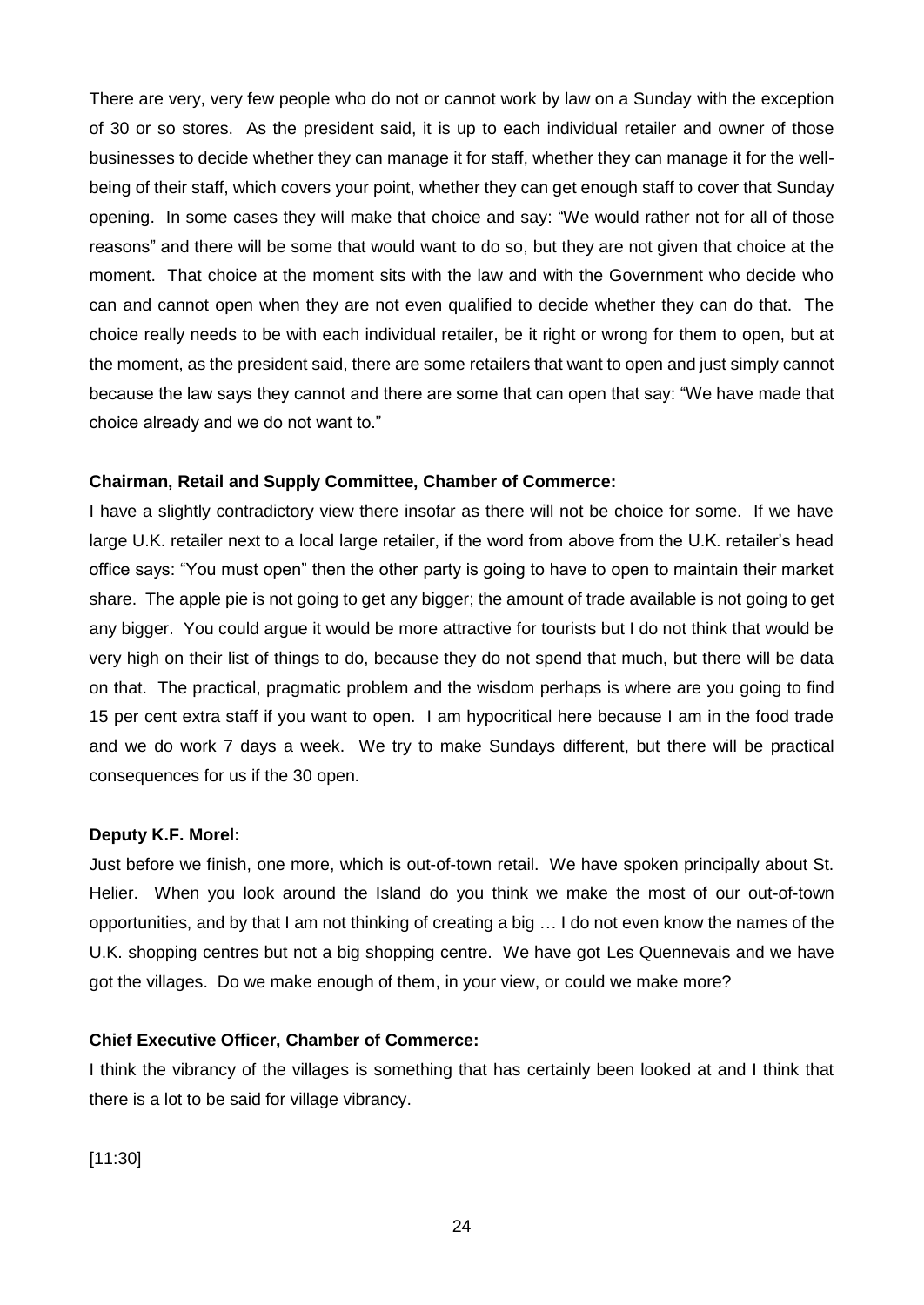One that was particularly close to my heart was St. Aubin that grew up very much on the basis of hospitality and of the restaurant trade, which it still has but that has grown other retailers that have grown up in other areas and you have seen them become sustainable because people are drawn to those areas. I think there is something to be said about it is something between the Parish Halls and the amount of village markets that one has. That is a very good attraction. I know that can be in competition to other retailers but it can increase footfalls for those. So I think there are some offerings there. Les Quennevais is a great example. You try to go Christmas shopping in Les Quennevais in the next couple of weeks and you will see just exactly how busy it gets, and people do prefer sometimes to maybe not make that journey through into town and go out of town. So I think there is a place for it and it probably needs to be brought into that strategy.

#### **Deputy K.F. Morel:**

I was going to ask if you think it should form a part of the department's strategy.

#### **Chief Executive Officer, Chamber of Commerce:**

Without a doubt. I think that the pressures on transport particularly will increase if those areas are not given the support and love that they need to be, and I think they need to be included.

#### **The Deputy of St. Mary:**

A throwaway comment almost. The out-of-town shopping centres are not just shopping, are they? They have doctors' surgeries, banks, et cetera, and that takes away a lot of extra traffic from town which, on the one hand, avoids congestion problems but reduces the footfall too.

## **Chief Executive Officer, Chamber of Commerce:**

I think there are essential services that have grown up and they only grow up around areas that are sustainable from footfall and they start usually as most villages do, around the basis of a church and a pub and a village hall and then other ancillaries, the local butcher, all of those. I am sure there are people within all 12 Parishes that cherish their local shopping centre, albeit not what we would call an out-of-town shopping centre in those terms. So I think that village shopping in those areas is very important and I think that most of the major retailers recognise that by the fact that they have placed some of their stores in them.

#### **Chairman, Retail and Supply Committee, Chamber of Commerce:**

I think the marketplace will sort itself out. I think we have got it about right. I would hate to see a very large development going into the countryside and we focus retailing in suburbia, but there should be other services dotted around the Island. I believe it is about right at the moment, personally.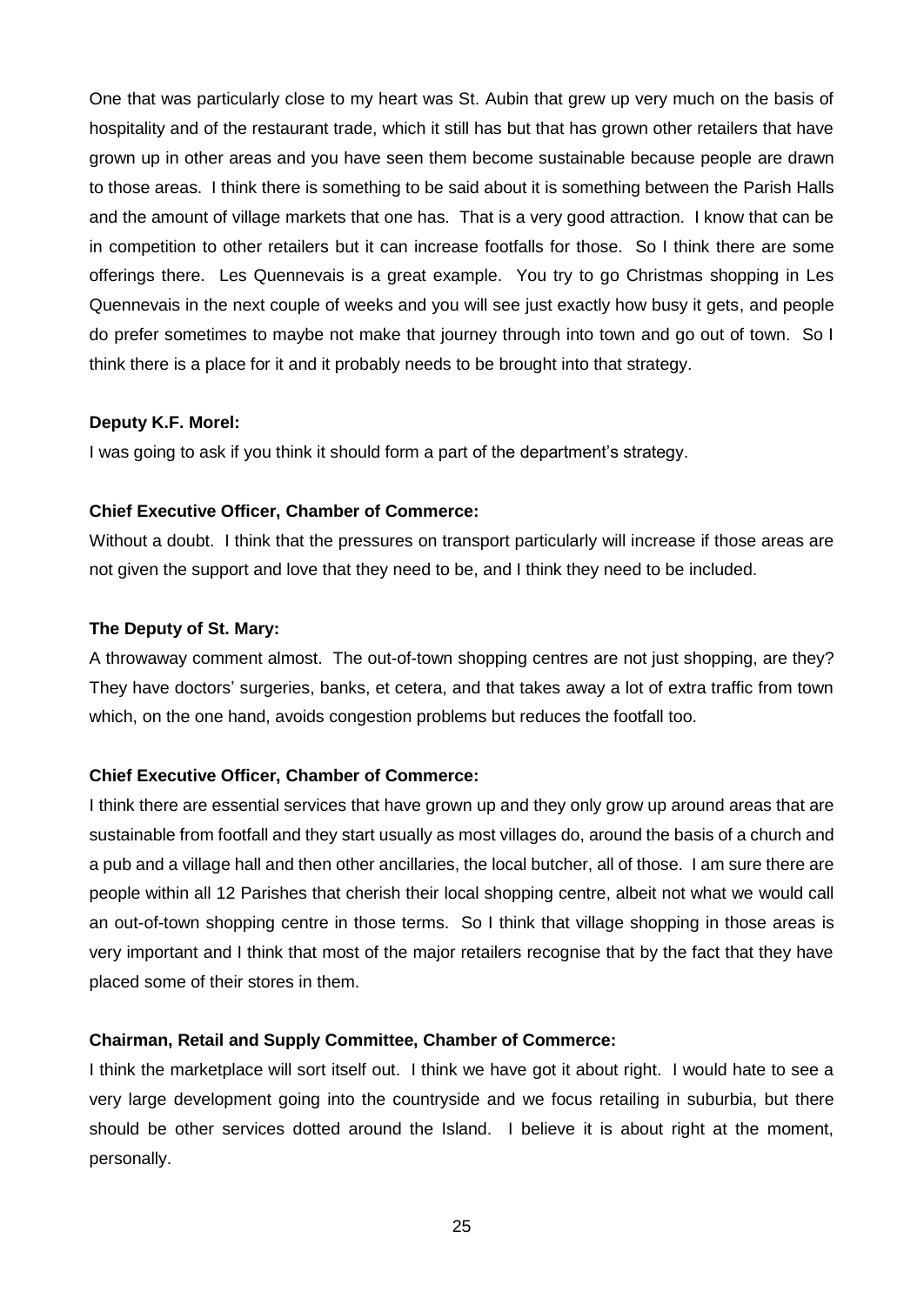## **Deputy K.F. Morel:**

Are there any areas we did not quite get to? Online shopping we were just going to ask about that and also town facilities, whether the facilities were appropriate in town, but were there any areas that you wanted to mention before we finish?

#### **Chief Executive Officer, Chamber of Commerce:**

I think we are into an area that might take an awful lot of longer, but very shortly I think that parental changing areas is an area. I know that the Town Hall has those facilities. I think it will be incumbent on any strategy going forward that the right mapping of footfall gives us the idea of where we need those changing facilities. Public conveniences clearly people need from time to time and I think that we need to make sure that we have a proper mapping of that to make sure that that covers the amount of footfall that we have got. But I think parental changing facilities for children is a really important area.

### **Deputy K.F. Morel:**

I understand the Town Hall facility is well used. It is very popular.

### **Chief Executive Officer, Chamber of Commerce:**

I am just surprised we have not come up with a town creche facility yet for shoppers. I think it is an area that might come into some sort of retail strategy.

## **Deputy K.F. Morel:**

Anything else?

## **Chairman, Retail and Supply Committee, Chamber of Commerce:**

I think we do very well, generally speaking. The town is clean. It is well maintained by the Parish. There is always room for cleaner, more available toilets and disabled facilities. They are an important asset, pretty basic and vital.

#### **Deputy K.F. Morel:**

Yes, absolutely. It would make for a more comfortable journey round town.

## **Chairman, Retail and Supply Committee, Chamber of Commerce:**

The digital economy in terms of the fresh food business is not fully understood. I think your 80 per cent estimate is about right, 80:20 is about right, but it will only go so far. Fresh foods still need to be an experience, fresh fish, fresh vegetables.

## **Deputy K.F. Morel:**